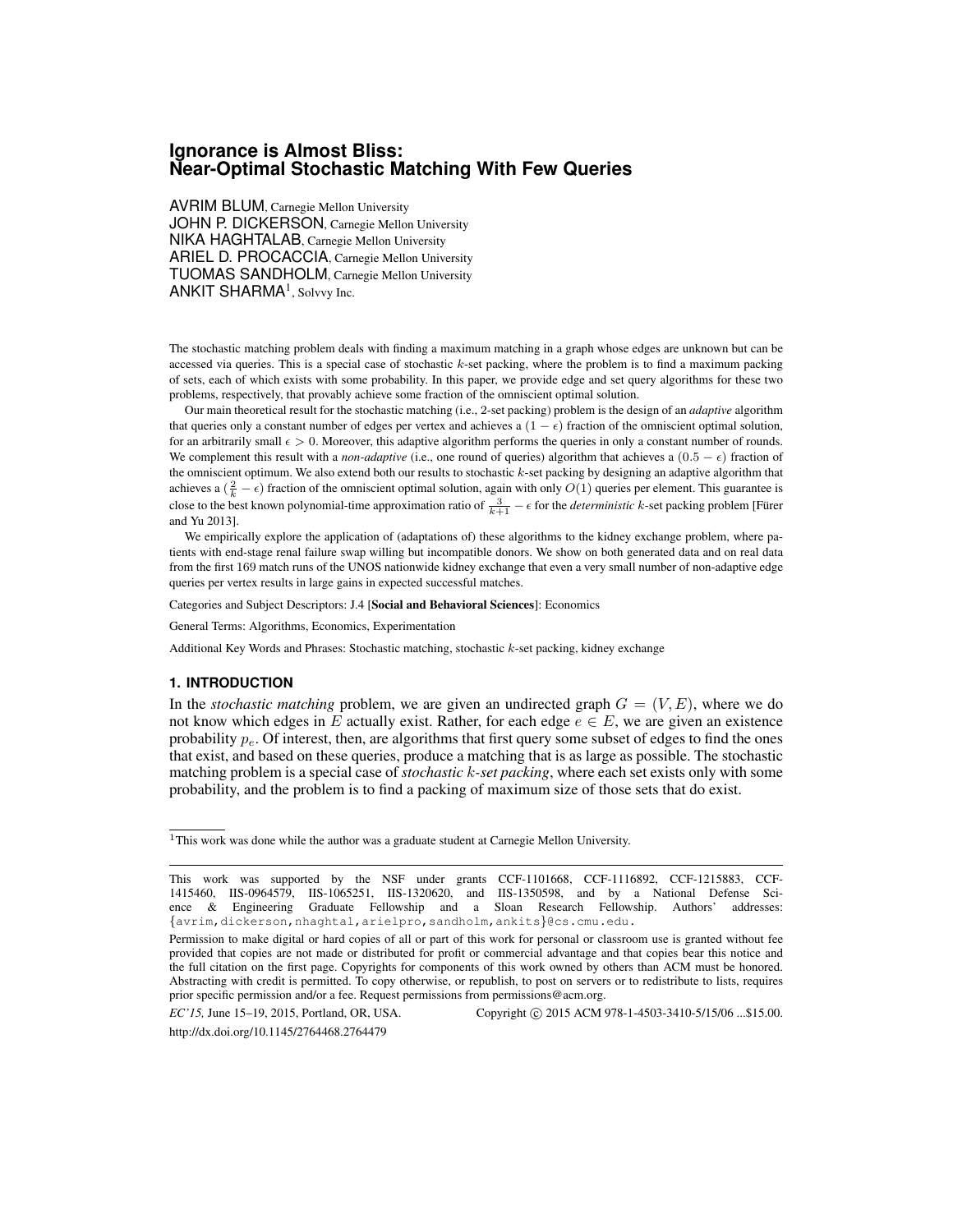Without any constraints, one can simply query all edges or sets, and then output the maximum matching or packing over those that exist—but this level of freedom may not always be available. We are interested in the tradeoff between the number of queries and the fraction of the omniscient optimal solution achieved. Specifically, we ask: In order to perform as well as the omniscient optimum in the stochastic matching problem, do we need to query (almost) all the edges, that is, do we need a budget of  $\Theta(n)$  queries per vertex, where n is the number of vertices? Or, can we, for any arbitrarily small  $\epsilon > 0$ , achieve a  $(1 - \epsilon)$  fraction of the omniscient optimum by using an  $o(n)$  pervertex budget? We answer these questions, as well as their extensions to the k-set packing problem. We support our theoretical results empirically on both generated and real data from a large fielded kidney exchange in the United States.

#### **1.1. Our theoretical results and techniques**

Our main theoretical result gives a positive answer to the latter question for stochastic matching, by showing that, surprisingly, a *constant* per-vertex budget is sufficient to get  $\epsilon$ -close to the omniscient optimum. Indeed, we design a polynomial-time algorithm with the following properties: for any constant  $\epsilon > 0$ , the algorithm queries at most  $O(1)$  edges incident to any particular vertex, requires O(1) rounds of parallel queries, and achieves a  $(1 - \epsilon)$  fraction of the omniscient optimum.<sup>[2](#page-1-0)</sup>

The foregoing algorithm is *adaptive*, in the sense that its queries are conditioned on the answers to previous queries. Even though it requires only a constant number of rounds, it is natural to ask whether a non-adaptive algorithm—one that issues all its queries in one round—can also achieve a similar guarantee. We do not give a complete answer to this question, but we do present a nonadaptive algorithm that achieves a  $0.5(1 - \epsilon)$ -approximation (for arbitrarily small  $\epsilon > 0$ ) to the omniscient optimum. We extend our matching results to a more general stochastic model in the full version of the paper.<sup>[3](#page-1-1)</sup>

We extend our results to the stochastic  $k$ -set packing problem, where we are given a collection of sets, each with cardinality at most  $k$ . Stochastic Matching is a special case of Stochastic  $k$ -set packing: each set (which corresponds to an edge) has cardinality 2, that is,  $k = 2$ . In stochastic k-set packing, each set s exists with some known probability  $p<sub>s</sub>$ , and we need to query the sets to find whether they exist. Our objective is to output a collection of *disjoint* sets of maximum cardinality. We present adaptive and non-adaptive polynomial-time algorithms that achieve, for any constant  $\epsilon > 0$ , at least  $(\frac{2}{k} - \epsilon)$  and  $(1 - \epsilon) \frac{(2/k)^2}{2/k+1}$  fraction, respectively, of the omniscient optimum, again using  $O(1)$  queries per element and hence  $O(n)$  overall. For the sake of comparison, the best known *polynomial-time* algorithm for optimizing k-set packing in the *standard non-stochastic setting* has an approximation ratio of  $\frac{3}{k+1} - \epsilon$  [\[Furer and Yu](#page-17-0) [2013\]](#page-17-0).

To better appreciate the challenge we face, we note that even in the stochastic matching setting, we do not have a clear idea of how large the omniscient optimum is. Indeed, there is a significant body of work on the expected cardinality of matching in *complete* random graphs (see, e.g., [Bollobás [2001,](#page-16-0) Chapter 7]), where the omniscient optimum is known to be close to  $n$ . But in our work we are dealing with *arbitrary* graphs where it can be a much smaller number. In addition, naïve algorithms fail to achieve our goal, even if they are allowed many queries. For example, querying a sublinear number of edges incident to each vertex, chosen uniformly at random, gives a vanishing fraction of the omniscient optimum—as we show in the full version of the paper.

The primary technical ingredient in the design of our *adaptive algorithm* is that if, in any round r of the algorithm, the solution computed by round  $r$  (based on previous queries) is small compared to the omniscient optimum, then the current structure must admit a *large collection of disjoint constantsized 'augmenting' structures*. These augmenting structures are composed of sets that have not been queried so far. Of course, we do not know whether these structures we are counting on to help

<span id="page-1-0"></span><sup>&</sup>lt;sup>2</sup>This guarantee holds as long as all the non-zero  $p_e$ 's are bounded away from zero by some constant. The constant can be arbitrarily small but should not depend on  $n$ .

<span id="page-1-1"></span><sup>&</sup>lt;sup>3</sup>The full version of this paper is available at  $\frac{http://arxiv.org/abs/1407.4094}{http://arxiv.org/abs/1407.4094}$  $\frac{http://arxiv.org/abs/1407.4094}{http://arxiv.org/abs/1407.4094}$  $\frac{http://arxiv.org/abs/1407.4094}{http://arxiv.org/abs/1407.4094}$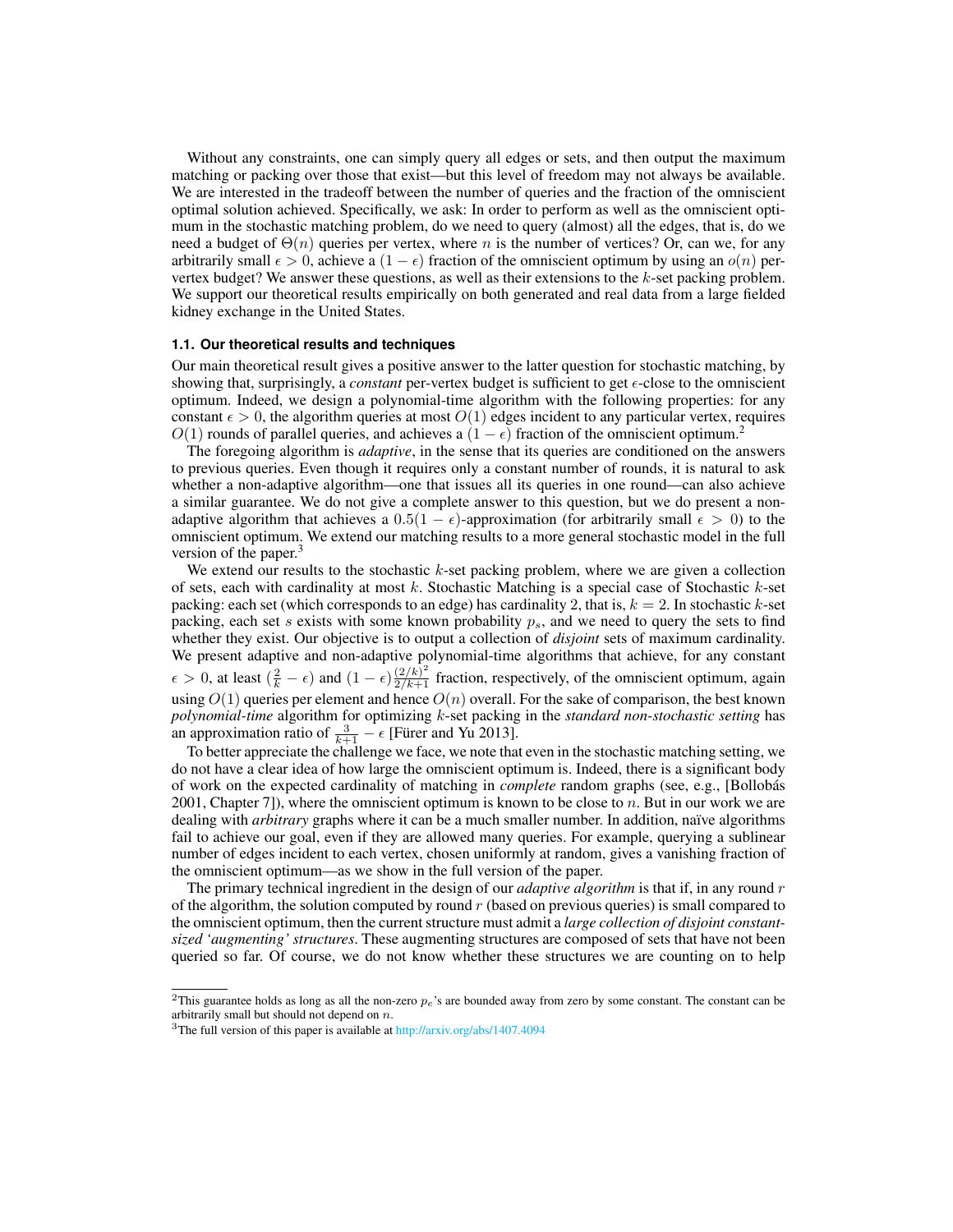augment our current matching actually exist; but we do know that these augmenting structures have constant size (and so each structure exists with some constant probability) and are *disjoint* (and therefore the outcomes of the queries to the different augmenting structures are independent). Hence, by querying all these structures in parallel in round  $r$ , in expectation, we can close a constant fraction of the gap between our current solution and the omniscient optimum. By repeating this argument over a constant number of rounds, we achieve a  $(1-\epsilon)$  fraction of the omniscient optimum. In the case of stochastic matching, these augmenting structures are simply augmenting paths; in the more general case of  $k$ -set packing, we borrow the notion of augmenting structures from [Hurkens](#page-17-1) [and Schrijver](#page-17-1) [\[1989\]](#page-17-1).

# **1.2. Our experimental results: Application to kidney exchange**

Our work is directly motivated by applications to kidney exchange, a medical approach that enables kidney transplants. Transplanted kidneys are usually harvested from deceased donors; but as of April 26, 2015, there are 101,671 people on the US national waiting list,  $4$  making the median waiting time dangerously long. Fortunately, kidneys are an unusual organ in that donation by living donors is also a possibility—as long as patients happen to be medically compatible with their potential donors.

In its simplest form—*pairwise exchange*—two incompatible donor-patient pairs exchange kidneys: the donor of the first pair donates to the patient of the second pair, and the donor of the second pair donates to the patient of the first pair. This setting can be represented as an undirected *compatibility graph*, where each vertex represents an incompatible donor-patient pair, and an edge between two vertices represents the possibility of a pairwise exchange. A matching in this graph specifies which exchanges take place.

The edges of the compatibility graph can be determined based on the medical characteristics blood type and tissue type—of donors and patients. However, the compatibility graph only tells part of the story. Before a transplant takes place, a more accurate medical test known as a *crossmatch test* takes place. This test involves mixing samples of the blood of the patient and the donor (rather than simply looking up information in a database), making the test relatively costly and time consuming. Consequently, crossmatch tests are only performed for donors and patients that have been matched. While some patients are more likely to pass crossmatch tests than others—the probability is related to a measure of sensitization known as the person's Panel Reactive Antibody (PRA)—the average is as low as 30% in major kidney exchange programs [\[Dickerson et al.](#page-17-2) [2013;](#page-17-2) [Leishman et al.](#page-17-3) [2013\]](#page-17-3). This means that, if we tested a perfect matching over  $n$  donor-patient pairs, we would expect only  $0.09n$  of the patients to actually receive a kidney. In contrast, the omniscient solution that runs crossmatch tests on all possible pairwise exchanges (in the compatibility graph) may be able to provide kidneys to all n patients; but this solution is impractical.

Our adaptive algorithm for stochastic matching uncovers a sweet spot between these two extremes. On the one hand, it only mildly increases medical expenses, from one crossmatch test per patient, to a larger, yet constant, number; and it is highly parallelizable, requiring only a constant number of rounds, so the time required to complete all crossmatch tests does not scale with the number of donors and patients. On the other hand, the adaptive algorithm essentially recovers the entire benefit of testing all potentially feasible pairwise exchanges. The qualitative message of this theoretical result is clear: *a mild increase in number of crossmatch tests provides nearly the full benefit of exhaustive testing.*

The above discussion pertains to pairwise kidney exchange. However, modern kidney exchange programs regularly employ swaps involving three donor-patient pairs, which are known to provide significant benefit compared to pairwise swaps alone [\[Roth et al.](#page-17-4) [2007;](#page-17-4) [Ashlagi and Roth](#page-16-1) [2014\]](#page-16-1). Mathematically, we can consider a directed graph, where an edge  $(u, v)$  means that the donor of pair  $u$  is compatible with the patient of pair  $v$  (before a crossmatch test was performed). In this graph, pairwise and 3-way exchanges correspond to 2-cycles and 3-cycles, respectively. Our adaptive algorithm for 3-set packing then provides a  $(2/3)$ -approximation to the omniscient optimum,

<span id="page-2-0"></span><sup>4</sup><http://optn.transplant.hrsa.gov>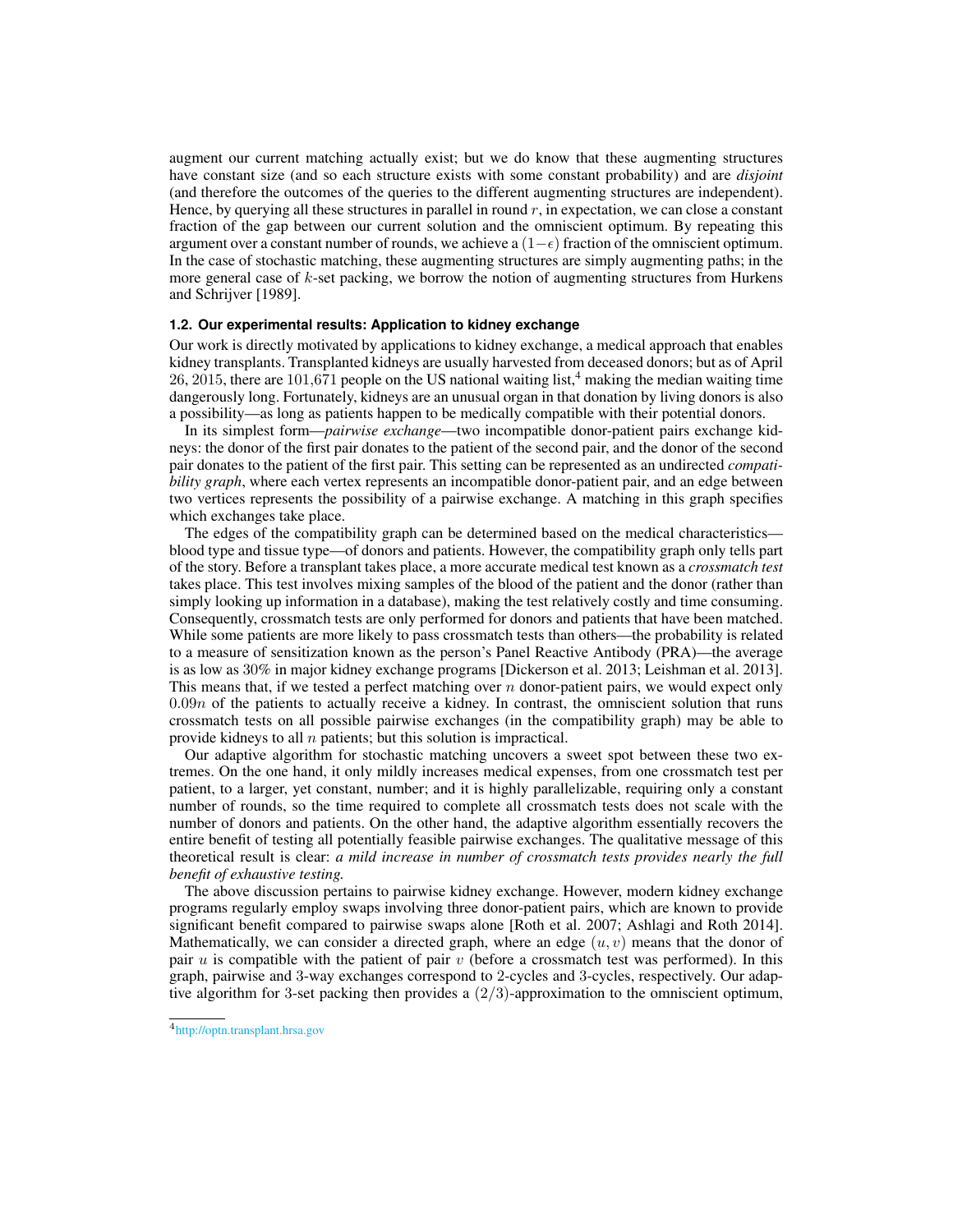using only  $O(1)$  crossmatch tests per patient and  $O(n)$  overall. While the practical implications of this result are currently not as crisp as those of its pairwise counterpart, future work may improve the approximation ratio (using  $O(n)$  queries and an exponential-time algorithm), as we explain in Section [8.1.](#page-15-0)

To bridge the gap between theory and practice, we provide experiments on both simulated data and real data from the first 169 match runs of the United Network for Organ Sharing (UNOS) US nationwide kidney exchange, which now includes 143 transplant centers—approximately 60% of the transplant centers in the US. The exchange began matching in October 2010 and now matches on a biweekly basis. Using adaptations of the algorithms presented in this paper, we show that even a small number of non-adaptive rounds, followed by a single period during which only those edges selected during those rounds are queried, results in large gains relative to the omniscient matching. We discuss the policy implications of this promising result in Section [8.2.](#page-15-1)

# **2. RELATED WORK**

While papers on stochastic matching often draw on kidney exchange for motivation—or at least mention it in passing—these two research areas are almost disjoint. We therefore discuss them separately in Sections [2.1](#page-3-0) and [2.2.](#page-3-1)

## <span id="page-3-0"></span>**2.1. Stochastic matching**

Prior work has considered multiple variants of stochastic matching. A popular variant is the *querycommit* problem, where the algorithm is *forced* to add any queried edge to the matching if the edge is found to exist. [Goel and Tripathi](#page-17-5) [\[2012\]](#page-17-5) establish an upper bound of 0.7916 for graphs in which no information is available about the edges, while [Costello et al.](#page-17-6) [\[2012\]](#page-17-6) establish a lower bound of 0.573 and an upper bound of 0.898 for graphs in which each edge  $e$  exists with a given probability  $p_e$ . Similarly to our work, these approximation ratios are with respect to the omniscient optimum, but the informational disadvantage of the algorithm stems purely from the query-commit restriction.

Within the query-commit setting, another thread of work [\[Chen et al.](#page-16-2) [2009;](#page-16-2) [Adamczyk](#page-16-3) [2011;](#page-16-3) [Bansal et al.](#page-16-4) [2012\]](#page-16-4) imposes an additional *per-vertex budget constraint* where the algorithm is not allowed to query more than a specified number,  $b_v$ , of edges incident to vertex v. With this additional constraint, the benchmark that the algorithm is compared to switches from the omniscient optimum to the constrained optimum, i.e., the performance of the best decision tree that obeys the per-vertex budget constraints and the query-commit restriction. In other words, the algorithm's disadvantage compared to the benchmark is only that it is constrained to run in polynomial time. Here, again, the best known approximation ratios are constant. A generalization of these results to packing problems has been studied by [Gupta and Nagarajan](#page-17-7) [\[2013\]](#page-17-7).

Similarly to our work, [Blum et al.](#page-16-5) [\[2013\]](#page-16-5) consider a stochastic matching setting without the query-commit constraint. They set the per-vertex budget to exactly 2, and ask which subset of edges is queried by the optimal collection of queries subject to this constraint. They prove structural results about the optimal solution, which allow them to show that finding the optimal subset of edges to query is NP-hard. In addition, they give a polynomial-time algorithm that finds an almost optimal solution on a class of random graphs (inspired by kidney exchange settings). Crucially, the benchmark of [Blum et al.](#page-16-5) [\[2013\]](#page-16-5) is also constrained to two queries per vertex.

There is a significant body of work in stochastic optimization more broadly, for instance, the papers of [Dean et al.](#page-17-8) [\[2004\]](#page-17-8) (Stochastic Knapsack), [Gupta et al.](#page-17-9) [\[2012\]](#page-17-9) (Stochastic Orienteering), and [Asadpour et al.](#page-16-6) [\[2008\]](#page-16-6) (Stochastic submodular maximization).

### <span id="page-3-1"></span>**2.2. Kidney exchange**

Early models of kidney exchange did not explicitly consider the setting where an edge that is chosen to be matched only exists probabilistically. Recent research by [Dickerson et al.](#page-17-2) [\[2013\]](#page-17-2) and [Ander](#page-16-7)[son et al.](#page-16-7) [\[2015b\]](#page-16-7) focuses on the kidney exchange application and restricts attention to a single crossmatch test per patient (the current practice), with a similar goal of maximizing the expected number of matched vertices, in a realistic setting (for example, they allow 3-cycles and chains ini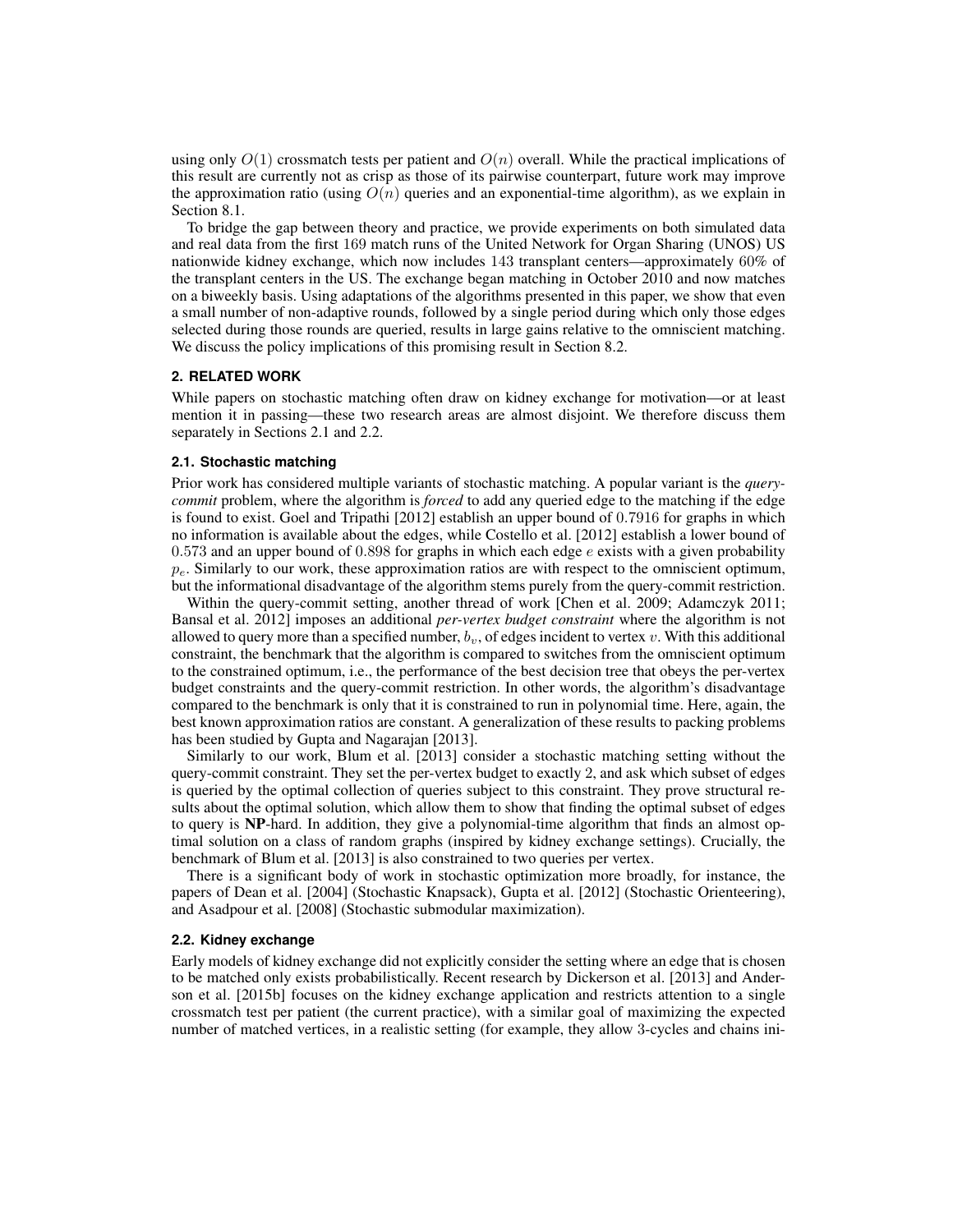tiated by altruistic donors, who enter the exchange without a paired patient). They develop integer programming techniques, which are empirically evaluated using real and synthetic data. [Manlove](#page-17-10) [and O'Malley](#page-17-10) [\[2015\]](#page-17-10) discuss the integer programming formulation used by the national exchange in the United Kingdom, which takes edge failures into account in an ad hoc way by, for example, preferring shorter cycles to longer ones. To our knowledge, our paper is the first to describe a general method for testing any number of edges *before* the final match run is performed—and to provide experiments on real data showing the expected effect on fielded exchanges of such edge querying policies.

Another form of stochasticity present in fielded kidney exchanges is the arrival and departure of donor-patient pairs over time (and the associated arrival and departure of their involved edges in the compatibility graph). Recent work has addressed this added form of dynamism from a theoret-ical [Ünver [2010;](#page-17-11) [Akbarpour et al.](#page-16-8) [2014;](#page-16-8) [Anderson et al.](#page-16-9) [2015a\]](#page-16-9) and experimental [\[Awasthi and](#page-16-10) [Sandholm](#page-16-10) [2009;](#page-16-10) [Dickerson et al.](#page-17-12) [2012a;](#page-17-12) [Dickerson and Sandholm](#page-17-13) [2015\]](#page-17-13) point of view. Theoretical models have not addressed the case where an edge in the current graph may not exist (as we do in this paper); the more recent experimental papers have incorporated this possibility, but have not considered the problem of querying edges before recommending a final matching. We leave as future research the analysis of edge querying in stochastic matching in such a dynamic model.

#### <span id="page-4-1"></span>**3. THE MODEL**

For any graph  $G = (V, E)$ , let  $M(E)$  denote its maximum (cardinality) matching.<sup>[5](#page-4-0)</sup> In addition, for two matchings M and M', we denote their *symmetric difference* by  $\overline{M}\Delta M' = (M \cup M') \setminus (M \cap$  $M'$ ); it includes only paths and cycles consisting of alternating edges of M and  $M'$ .

In the stochastic setting, given a set of edges  $X$ , define  $X_p$  to be the random subset formed by including each edge of  $X$  independently with probability  $p$ . We will assume for ease of exposition that  $p_e = p$  for all edges  $e \in E$ . Our results hold when p is a lower bound, i.e.,  $p_e \geq p$  for all  $e \in E$ . Furthermore, in the full version of this paper, we show that we can extend our results to a more general setting where the existence probabilities of edges incident to any particular vertex are correlated.

Given a graph  $G = (V, E)$ , define  $\overline{M}(E)$  to be  $\mathbb{E}[|M(E_p)|]$ , where the expectation is taken over the random draw  $E_p$ . In addition, given the results of queries on some set of edges T, define  $\overline{M}(E|T)$  to be  $\mathbb{E}[|M(X_p \cup T')|]$ , where  $T' \subseteq T$  is the subset of edges of  $T$  that are known to exist based on the queries, and  $X = E \setminus T$ .

In the *non-adaptive* version of our problem, the goal is to design an algorithm that, given a graph  $G = (V, E)$  with  $|V| = n$ , queries a subset X of edges in parallel such that  $|X| = O(n)$ , and maximizes the ratio  $\overline{M}(X)/\overline{M}(E)$ .

In contrast, an *adaptive* algorithm proceeds in rounds, and in each round queries a subset of edges in parallel. Based on the results of the queries up to the current round, it can choose the subset of edges to test in the next round. Formally, an R*-round adaptive* stochastic matching algorithm selects, in each round r, a subset of edges  $X_r \subseteq E$ , where  $X_r$  can be a function of the results of the queries on  $\bigcup_{i \leq r} X_i$ . The objective is to maximize the ratio  $\mathbb{E}[|M(\bigcup_{1 \leq i \leq R} X_i)|]/\overline{M}(E)$ , where the expectation in the numerator is taken over the outcome of the query results and the sets  $X_i$  chosen by the algorithm.

To gain some intuition for our goal of arbitrarily good approximations to the omniscient optimum, and why it is challenging, let us consider a naïve algorithm and understand why it fails. This nonadaptive algorithm schedules  $R = O(\log(n)/p)$  queries for each vertex as follows. First, order all vertices arbitrarily and start with an empty set of queries. In order, for each vertex v, let  $N_R(v)$  be the set of neighbors of v for whom at most R queries have been scheduled. Schedule  $\min\{R, N_R(v)\}$ 

<span id="page-4-0"></span> $^{5}$ In the notation  $M(E)$ , we intentionally suppress the dependence on the vertex set V, since we care about the maximum matchings of different subsets of edges for a fixed vertex set.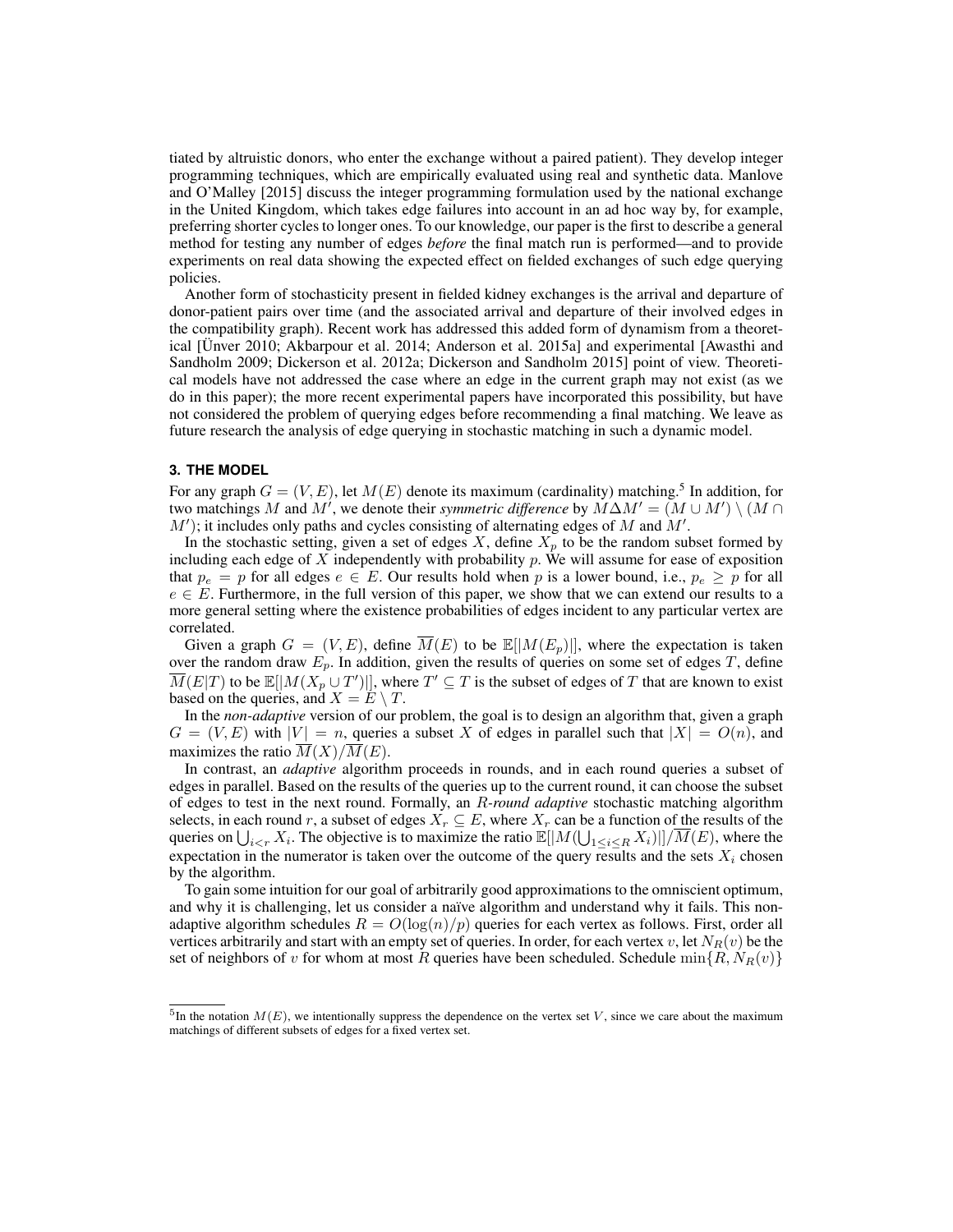queries, each between v and an element of  $N_R(v)$ , where these elements are selected uniformly at random from  $N_R(v)$ .

The next example shows that this proposed algorithm only achieves  $\frac{5}{6}$  fraction of the omniscient optimal solution, as opposed to our goal of achieving arbitrarily good ( $1 - \epsilon$ ) approximations to the omniscient optimal. Furthermore, in the following example when each edge exists with probability  $p > \frac{5}{6}$ , this algorithm still only achieves a  $\frac{5}{6}$  fraction of the omniscient optimal solution, which is worse than a trivial algorithm of just picking *one* maximum matching that guarantees a matching of size pn.

*Example* 3.1. Consider the graph  $G = (V, E)$  whose vertices are partitioned into sets A, B, C, and D, such that  $|A| = |B| = \frac{n}{2}$  and  $|C| = |D| = n$ . Let E consist of two random bipartite graphs of degree  $R = O(\log(n)/p)$  between A and B and similarly between C and D. And let B and C be connected with a *complete* bipartite graph. Let  $p$  be the existence probability of any edge.

With high probability, there is a perfect matching that matches  $A$  to  $B$  and  $C$  to  $D$ . However, by the time the algorithm has processed half of the vertices, expected half of the vertices in  $A, B, C$ , and  $D$  are processed. For every vertex in  $B$ , this vertex has more neighbors in  $C$  than in  $D$ . So, at this point, with high probability all vertices of  $B$  already have  $R$  queries scheduled from half of the vertices in C. Therefore, after this point in the algorithm, no edges between A and B will be queried. So,  $\frac{1}{2}$  of the vertices in A remain unmatched. Compared to the omniscient optimum—which is a perfect matching with high probability—the approximation ratio of this algorithm is at most  $\frac{5}{6}$ .

For an analysis of additional naïve algorithms, please refer to the full version of the paper.

## **4. ADAPTIVE ALGORITHM: (1 −**  $\epsilon$ **)-APPROXIMATION**

In this section, we present our main result: an adaptive algorithm—formally given as Algorithm [1](#page-5-0) that achieves a  $(1 - \epsilon)$  approximation to the omniscient optimum for arbitrarily small  $\epsilon > 0$ , using  $O(1)$  queries per vertex and  $O(1)$  rounds.

The algorithm is initialized with the empty matching  $M_0$ . At the end of each round r, our goal is to maintain a maximum matching  $M_r$  on the set of edges that are known to exist (based on queries made so far). To this end, at round r, we compute the maximum matching  $O_r$  on the set of edges that are known to exist *and* the ones that have not been queried yet (Step [2a\)](#page-5-1). We consider augmenting paths in  $O_r\Delta M_{r-1}$ , and query all the edges in them (Steps [2b](#page-5-2) and [2c\)](#page-5-3). Based on the results of these queries  $(Q_r)$ , we update the maximum matching  $(M_r)$ . Finally, we return the maximum matching  $M_R$  computed after  $R = \frac{\log(2/\epsilon)}{p^{2/\epsilon}}$  rounds. (Let us assume that R is an integer for ease of exposition.)

Algorithm 1 ADAPTIVE ALGORITHM FOR STOCHASTIC MATCHING:  $(1 - \epsilon)$  APPROXIMATION

<span id="page-5-0"></span>**Input:** A graph  $G = (V, E)$ . **Parameter**:  $R = \frac{\log(2/\epsilon)}{n^{2/\epsilon}}$  $p^{2/\epsilon}$ 

(1) Initialize  $M_0$  to the empty matching and  $W_1 \leftarrow \emptyset$ .

- <span id="page-5-3"></span><span id="page-5-2"></span><span id="page-5-1"></span>(2) For  $r = 1, ..., R$ , do
	- (a) Compute a maximum matching,  $O_r$ , in  $(V, E \setminus W_r)$ .
	- (b) Set  $Q_r$  to the collection of all augmenting paths of  $M_{r-1}$  in  $O_r\Delta M_{r-1}$ .
	- (c) Query the edges in  $Q_r$ . Let  $Q'_r$  and  $Q''_r$  represent the set of existing and non-existing edges.
	- (d)  $W_{r+1} \leftarrow W_r \cup Q''_r$ .
	- (e) Set  $M_r$  to the maximum matching in  $(V, \bigcup_{j=1}^r Q'_j)$ .
- (3) Output  $M_R$ .

It is easy to see that *this algorithm queries at most*  $\frac{\log(2/\epsilon)}{p^{2/\epsilon}}$  *edges per vertex*: In a given round r, the algorithm queries edges that are in augmenting paths of  $O<sub>r</sub> \Delta M<sub>r-1</sub>$ . Since there is at most one augmenting path using any particular vertex, the algorithm queries at most one edge per vertex in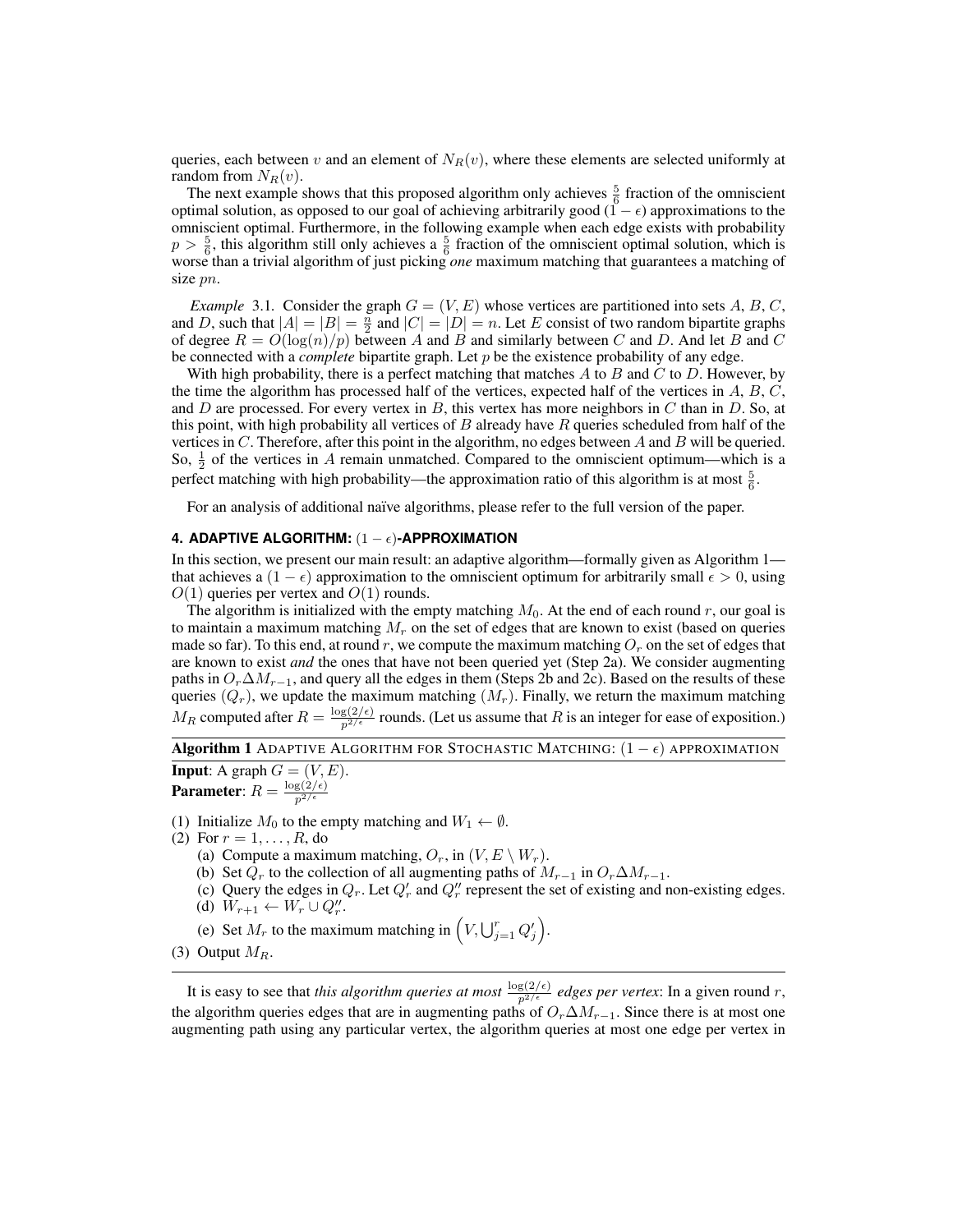each round. Furthermore, the algorithm executes  $\frac{\log(2/\epsilon)}{p^{2/\epsilon}}$  rounds. Therefore, the number of queries issued by the algorithm per vertex is as claimed.

The rest of the section is devoted to proving that the matching returned by this algorithm after  $R$ rounds has cardinality that is, in expectation, at least a  $(1 - \epsilon)$  fraction of  $M(E)$ .

<span id="page-6-2"></span>THEOREM 4.[1](#page-5-0). *For any graph*  $G = (V, E)$  *and any*  $\epsilon > 0$ , Algorithm 1 returns a matching *whose expected cardinality is at least*  $(1 - \epsilon)$   $\overline{M}(E)$  *in*  $R = \frac{\log(2/\epsilon)}{p^{(2/\epsilon)}}$  *rounds.* 

As mentioned in Section [1,](#page-0-0) one of the insights behind this result is the existence of many *disjoint* augmenting paths of *bounded length* that can be used to augment a matching that is far from the omniscient optimum, that is, a lower bound on the number of elements in  $Q_r$  of a given length L. This observation is formalized in the following lemma. (We emphasize that the lemma pertains to the non-stochastic setting.)

<span id="page-6-1"></span>LEMMA 4.2. *Consider a graph*  $G = (V, E)$  *with two matchings*  $M_1$  *and*  $M_2$ *. Suppose*  $|M_2| >$  $|M_1|$ *. Then in*  $M_1 \Delta M_2$ *, for any odd length*  $L \geq 1$ *, there exist at least*  $|M_2| - (1 + \frac{2}{L+1})|M_1|$ *augmenting paths of length at most* L*, which augment the cardinality of* M1*.*

PROOF. Let  $x_l$  be the number of augmenting paths of length l (for any odd  $l \geq 1$ ) found in  $M_1 \Delta M_2$  that augment the cardinality of  $M_1$ . Each augmenting path increases the size of  $M_1$  by 1, so the total number of augmenting paths  $\sum_{l\geq 1}x_l$  is at least  $|M_2|-|M_1|$ . Moreover, each augmenting path of length l has  $\frac{l-1}{2}$  edges in  $M_1$ . Hence,  $\sum_{l\geq 1} \frac{l-1}{2} x_l \leq |M_1|$ . In particular, this implies that  $\frac{L+1}{2} \sum_{l \ge L+2} x_l \le |M_1|$ . We conclude that

$$
\sum_{l=1}^{L} x_l = \sum_{l \ge 1} x_l - \sum_{l \ge L+2} x_l \ge (|M_2| - |M_1|) - \frac{2}{L+1}|M_1| = |M_2| - \left(1 + \frac{2}{L+1}\right)|M_1|.
$$

The rest of the theorem's proof requires some additional notation. At the beginning of any given round  $r$ , the algorithm already knows about the existence (or non-existence) of the edges in  $\bigcup_{i=1}^{r-1} Q_i$ . We use  $Z_r$  to denote the expected size of the maximum matching in graph  $G = (V, E)$ given the results of the queries  $\bigcup_{i=1}^{r-1} Q_i$ . More formally,  $Z_r = \overline{M}(E \bigcup_{i=1}^{r-1} Q_i)$ . Note that  $Z_1 = \overline{M}(E).$ 

For a given r, we use the notation  $\mathbb{E}_{Q_r}[X]$  to denote the expected value of X where the expectation is taken *only* over the outcome of query  $Q_r$ , and fixing the outcomes on the results of queries  $\bigcup_{i=1}^{r-1} Q_i$ . Moreover, for a given r, we use  $\mathbb{E}_{Q_r,...,Q_R}[X]$  to denote the expected value of X with the expectation taken over the outcomes of queries  $\bigcup_{i=r}^{R} Q_i$ , and fixing an outcome on the results of queries  $\bigcup_{i=1}^{r-1} Q_i$ .

In Lemma [4.3,](#page-6-0) for any round r and for *any* outcome of the queries  $\bigcup_{i=1}^{r-1} Q_i$ , we lower-bound the *expected increase in the size of*  $M_r$  over the size of  $M_{r-1}$ , with the expectation being taken only over the outcome of edges in  $Q_r$ . This lower bound is a function of  $Z_r$ .

<span id="page-6-0"></span>LEMMA 4.3. For any 
$$
r \in [R]
$$
, odd L, and  $Q_1, \dots, Q_{r-1}$ , it holds that  $\mathbb{E}_{Q_r}[[M_r]] \geq (1 - \gamma)|M_{r-1}| + \alpha Z_r$ , where  $\gamma = p^{(L+1)/2} \left(1 + \frac{2}{L+1}\right)$  and  $\alpha = p^{(L+1)/2}$ .

PROOF. By Lemma [4.2,](#page-6-1) there exist at least  $|O_r| - (1 + \frac{2}{L+1})|M_{r-1}|$  augmenting paths in  $O_r\Delta M_{r-1}$  that augment  $M_{r-1}$  and are of length at most L. The  $O_r$  part of every augmenting path of length at most L exists independently with probability at least  $p^{(L+1)/2}$ . Therefore, the expected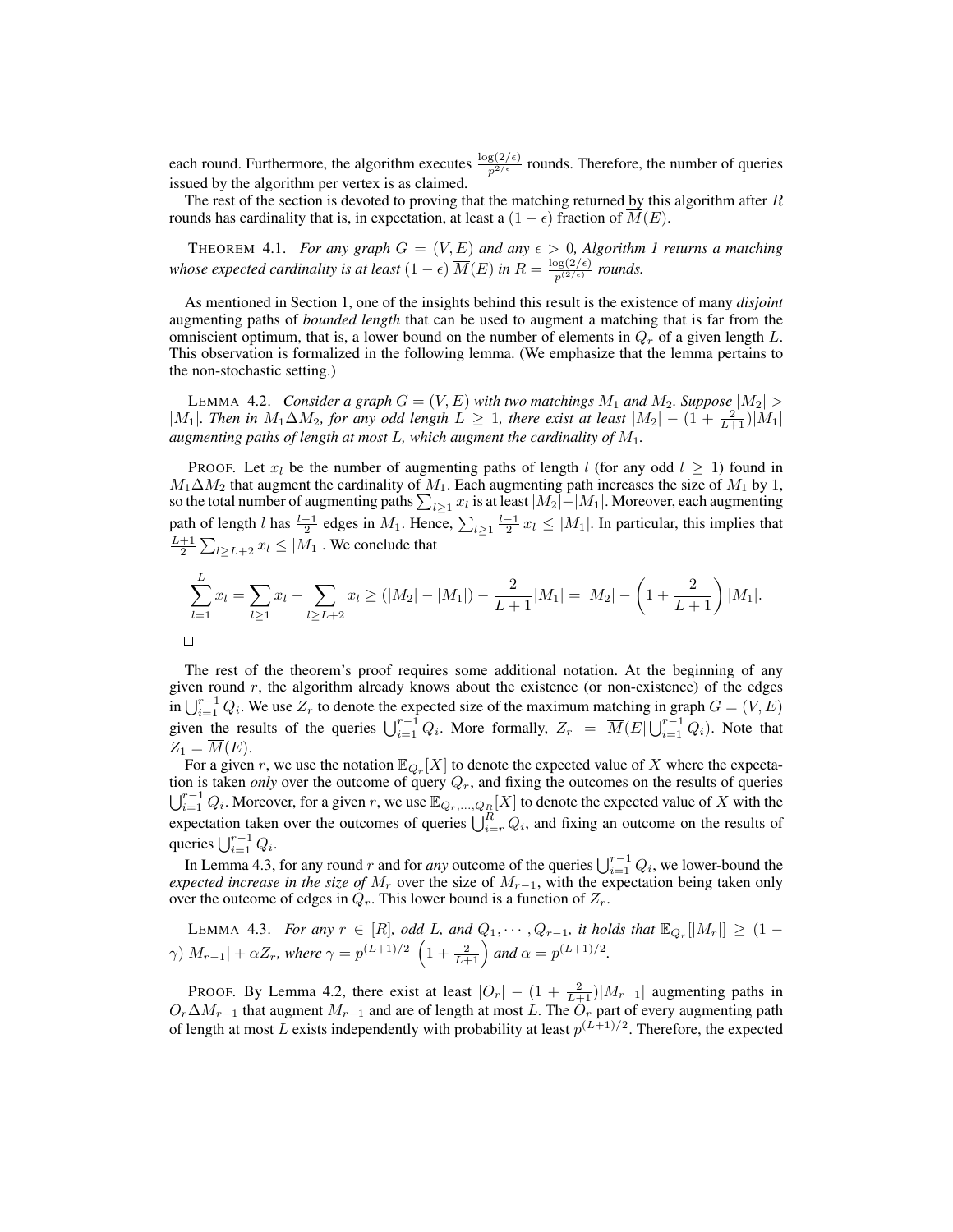increase in the size of the matching is:

$$
\mathbb{E}_{Q_r}[|M_r|] - |M_{r-1}| \ge p^{\frac{L+1}{2}} \left( |O_r| - \left(1 + \frac{2}{L+1}\right)|M_{r-1}|\right) \n= \alpha |O_r| - \gamma |M_{r-1}| \ge \alpha Z_r - \gamma |M_{r-1}|,
$$

where the last inequality holds by the fact that  $Z_r$ , which is the expected size of the optimal matching with expectation taken over non-queried edges, cannot be larger than  $O_r$ , which is the maximum matching assuming that every non-queried edge exists.  $\Box$ 

We are now ready to prove the theorem.

PROOF OF THEOREM [4.1.](#page-6-2) Let  $L = \frac{4}{\epsilon} - 1$ ; it is assumed to be an odd integer for ease of exposi-tion.<sup>[6](#page-7-0)</sup> By Lemma [4.3,](#page-6-0) we know that for every  $r \in [R], \mathbb{E}_{Q_r}[|M_r|] \ge (1 - \gamma)|M_{r-1}| + \alpha Z_r$ , where  $\gamma = p^{(L+1)/2}(1 + \frac{2}{L+1})$ , and  $\alpha = p^{(L+1)/2}$ . We will use this inequality repeatedly to derive our result. We will also require the equality

<span id="page-7-1"></span>
$$
\mathbb{E}_{Q_{r-1}}[Z_r] = \mathbb{E}_{Q_{r-1}}\left[\overline{M}(E|\bigcup_{i=1}^{r-1} Q_i)\right] = \overline{M}(E|\bigcup_{i=1}^{r-2} Q_i) = Z_{r-1}.
$$
 (1)

First, applying Lemma [4.3](#page-6-0) at round R, we have that  $\mathbb{E}_{Q_R}[|M_R|] \geq (1 - \gamma)|M_{R-1}| + \alpha Z_R$ . This inequality is true for any fixed outcomes of  $Q_1, \ldots, Q_{R-1}$ . In particular, we can take the expectation over  $Q_{R-1}$ , and obtain

$$
\mathbb{E}_{Q_{R-1},Q_R}[|M_R|] \ge (1-\gamma) \mathbb{E}_{Q_{R-1}}[|M_{R-1}|] + \alpha \mathbb{E}_{Q_{R-1}}[Z_R].
$$

By Equation [\(1\)](#page-7-1), we know that  $\mathbb{E}_{Q_{R-1}}[Z_R] = Z_{R-1}$ . Furthermore, we can apply Lemma [4.3](#page-6-0) to  $\mathbb{E}_{Q_{R-1}}[|M_{R-1}|]$  to get the following inequality:

$$
\mathbb{E}_{Q_{R-1},Q_R}[|M_R|] \ge (1-\gamma) \mathbb{E}_{Q_{R-1}}[|M_{R-1}|] + \alpha \mathbb{E}_{Q_{R-1}}[Z_R]
$$
  
\n
$$
\ge (1-\gamma) ((1-\gamma) |M_{R-2}| + \alpha Z_{R-1}) + \alpha Z_{R-1}
$$
  
\n
$$
= (1-\gamma)^2 |M_{R-2}| + \alpha (1 + (1-\gamma)) Z_{R-1}.
$$

We repeat the above steps by sequentially taking expectations over  $Q_{R-2}$  through  $Q_1$ , and at each step applying Equation [\(1\)](#page-7-1) and Lemma [4.3.](#page-6-0) This gives us

$$
\mathbb{E}_{Q_1,...,Q_R}[|M_R|] \ge (1-\gamma)^R |M_0| + \alpha (1 + (1-\gamma) + \dots + (1-\gamma)^{R-1}) Z_1
$$
  
=  $\alpha \frac{1 - (1-\gamma)^R}{\gamma} Z_1$ ,

where the second transition follows from the initialization of  $M_0$  as an empty matching. Since  $L = \frac{4}{\epsilon} - 1$  and  $R = \frac{\log(2/\epsilon)}{p^{2/\epsilon}}$ , we have

$$
\frac{\alpha}{\gamma} \left(1 - (1 - \gamma)^R\right) = \left(1 - \frac{2}{L+1}\right) \left(1 - (1 - \gamma)^R\right) \ge 1 - \frac{2}{L+1} - e^{-\gamma R} \ge 1 - \frac{\epsilon}{2} - \frac{\epsilon}{2} = 1 - \epsilon,
$$
\n(2)

where the second transition is true because  $e^{-x} \geq 1 - x$  for all  $x \in \mathbb{R}$ . We conclude that  $\mathbb{E}_{Q_1,...,Q_R}[|M_R|] \geq (1 - \epsilon) Z_1$ . Because  $Z_1 = \overline{M}(E)$ , it follows that the expected size of the algorithm's output is at least  $(1 - \epsilon) \overline{M}(E)$ . □

<span id="page-7-0"></span><sup>&</sup>lt;sup>6</sup>Otherwise there exists  $\epsilon/2 \leq \epsilon' \leq \epsilon$  such that  $\frac{4}{\epsilon'} - 1$  is an odd integer. We use a similar simplification in the proofs of other results in the full version of this paper.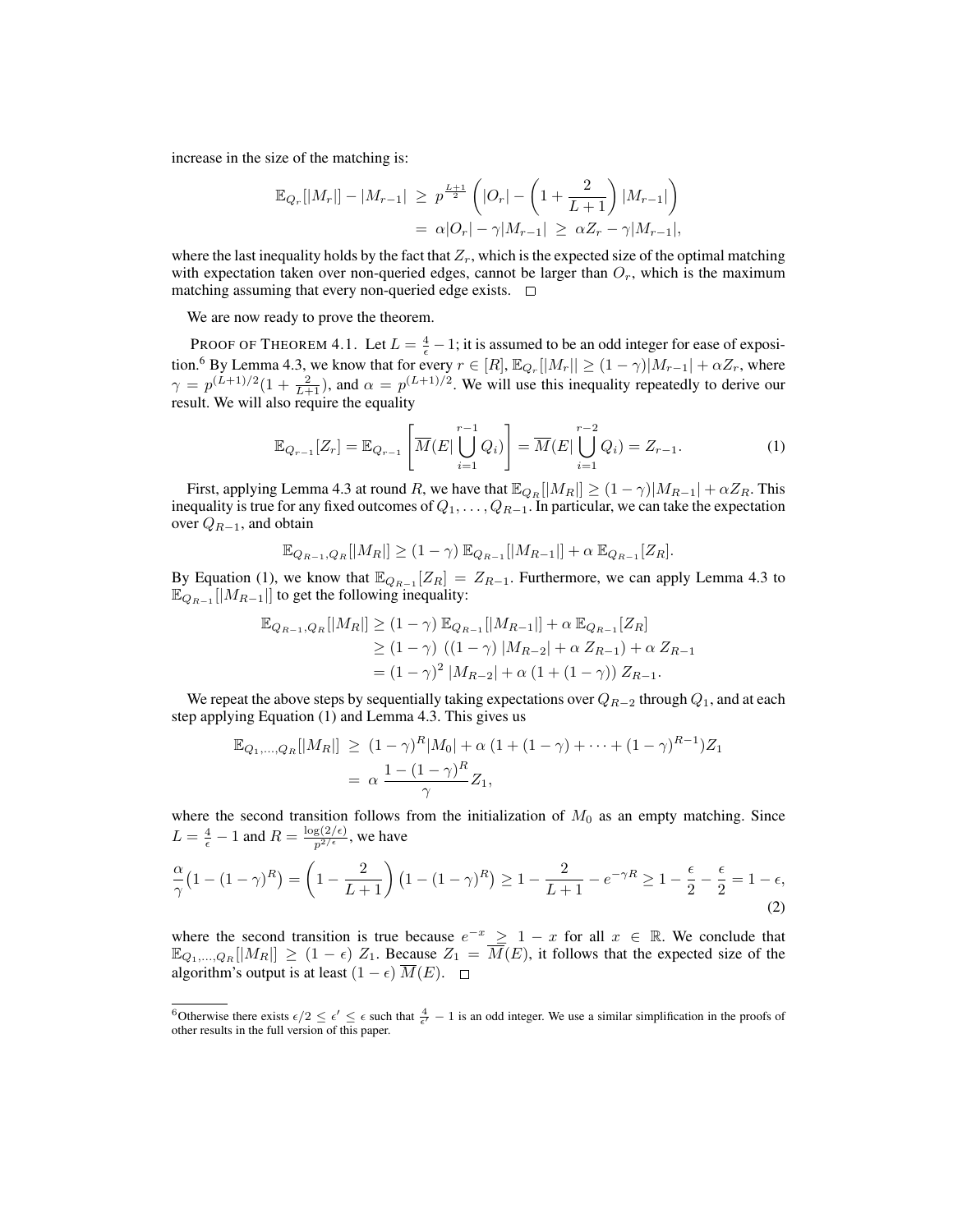In the full version of this paper, we extend our results to the setting where edges have correlated existence probabilities—an edge's probability is determined by parameters associated with its two vertices. This generalization gives a better model for kidney exchange, as some patients are *highly sensitized* and therefore harder to match in general; this means that all edges incident to such vertices are less likely to exist. We consider two settings, first, where an adversary chooses the vertex parameters, and second, where these parameters are drawn from a distribution. Our approach involves excluding from our analysis edges whose existence probability is too low. We do so by showing that (under specific conditions) excluding any augmenting path that includes such edges still leaves us with a large number of constant-size augmenting paths.

#### **5. NON-ADAPTIVE ALGORITHM:** 0.5**-APPROXIMATION**

The adaptive algorithm, Algorithm [1,](#page-5-0) augments the current matching by computing a maximum matching on queried edges that are known to exist, and edges that have not been queried. One way to extend this idea to the non-adaptive setting is the following: we can simply choose several edge-disjoint matchings, and hope that they help in augmenting each other. In this section, we ask: How close can this non-adaptive interpretation of our adaptive approach take us to the omniscient optimum?

In more detail, our non-adaptive algorithm—formally given as Algorithm [2—](#page-8-0)iterates  $R =$  $\frac{\log(2/\epsilon)}{p^{2/\epsilon}}$  times. In each iteration, it picks a maximum matching and removes it. The set of edges queried by the algorithm is the union of the edges chosen in some iteration. We will show that, for any arbitrarily small  $\epsilon > 0$ , the algorithm finds a  $0.5(1 - \epsilon)$ -approximate solution. Since we allow an arbitrarily small (though constant) probability  $p$  for stochastic matching, achieving a 0.5approximation independently of the value of  $p$ , while querying only a linear number of edges, is nontrivial. For example, a naïve algorithm that only queries one maximum matching clearly does not guarantee a 0.5-approximation—it would guarantee only a  $p$ -approximation. In addition, the example given in Section [3](#page-4-1) shows that choosing edges at random performs poorly.

Algorithm 2 NON-ADAPTIVE ALGORITHM FOR STOCHASTIC MATCHING: 0.5-APPROXIMATION

<span id="page-8-0"></span>**Input:** A graph  $G(V, E)$ . **Parameter**:  $R = \frac{\log(2/\epsilon)}{n^{2/\epsilon}}$  $p^{2/\epsilon}$ 

- (1) Initialize  $W_1 \leftarrow \emptyset$ .
- (2) For  $r = 1, ..., R$ , do
	- (a) Compute a maximum matching,  $O_r$ , in  $\left(V, E \setminus \bigcup_{1 \leq i \leq r-1} W_i\right)$ .
	- (b)  $W_r \leftarrow W_{r-1} \cup O_r$ .
- (3) Query all the edges in  $W_R$ , and output the maximum matching among the edges that are found to exist in  $W_R$ .

The number of edges incident to any particular vertex that are queried by the algorithm is at most  $\frac{\log(2/\epsilon)}{p^{2/\epsilon}}$ , because the vertex can be matched with at most one neighbor in each round. The next theorem, whose proof appears in the full version of the paper, establishes the approximation guarantee of Algorithm [2.](#page-8-0)

<span id="page-8-1"></span>**THEOREM 5.1.** *Given a graph*  $G = (V, E)$  *and any*  $\epsilon > 0$ *, the expected size*  $\overline{M}(W_R)$  *of the matching produced by Algorithm* [2](#page-8-0) *is at least a*  $0.5(1 - \epsilon)$  *fraction of*  $\overline{M}(E)$ *.* 

As explained in Section [8.1,](#page-15-0) we do not know whether in general non-adaptive algorithms can achieve a (1− $\epsilon$ )-approximation with  $O(1)$  queries per vertex. However, if there is such an algorithm, it is not Algorithm [2!](#page-8-0) Indeed, the next theorem (whose proof appears in the full version of the paper) shows that the algorithm cannot give an approximation ratio better than 5/6 to the omniscient optimum. This fact holds even when  $R = \Theta(\log n)$ .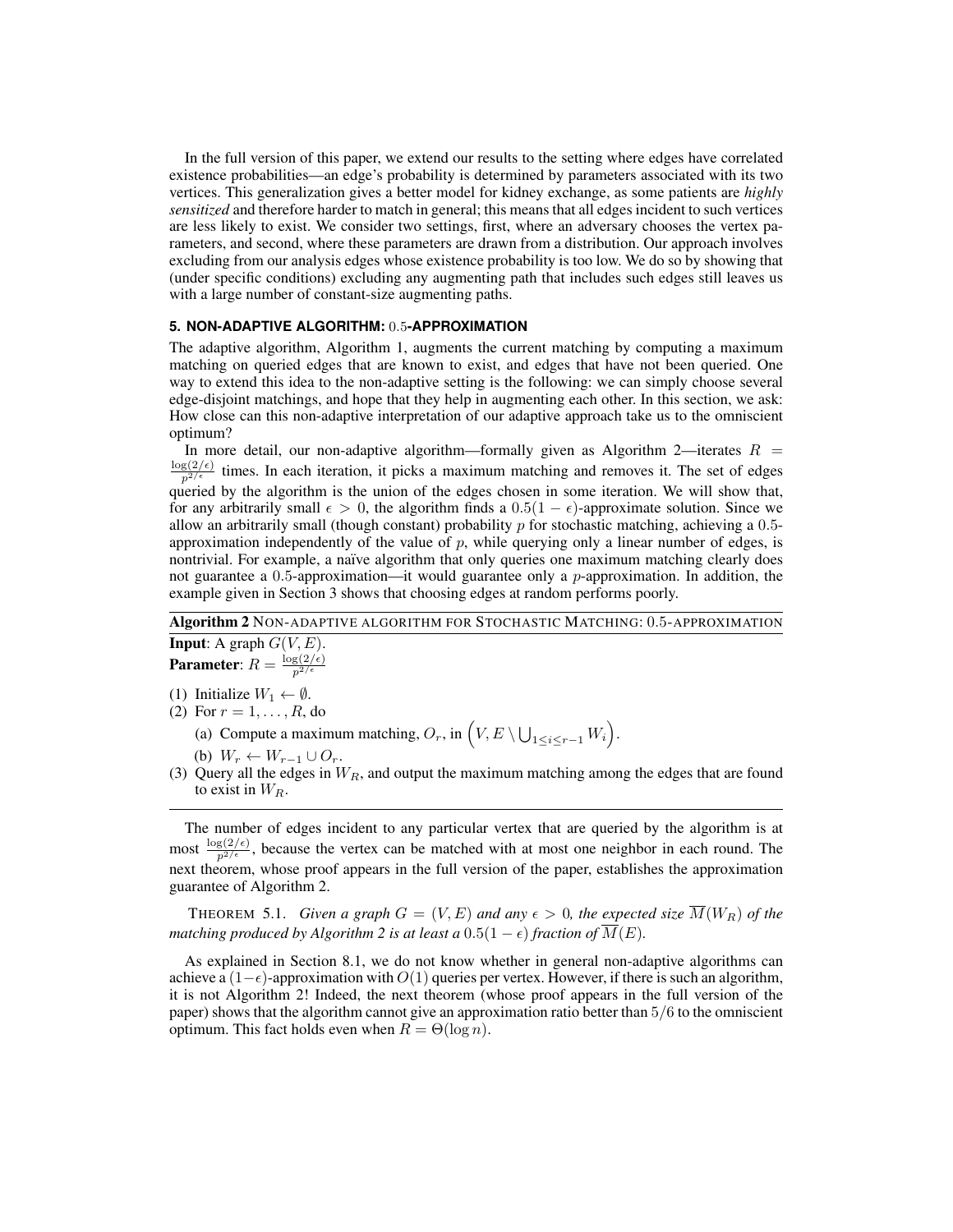THEOREM 5.2. Let  $p = 0.5$ . For any  $\epsilon > 0$  there exists n and a graph  $(V, E)$  with  $|V| \ge n$  such that Algorithm [2,](#page-8-0) with  $R = O(\log n)$ , returns a matching with expected size of at most  $\frac{5}{6}\overline{M}(E) + \epsilon$ .

Despite this somewhat negative result, in Section [7,](#page-11-0) we show experimentally on realistic kidney exchange compatibility graphs that Algorithm [2](#page-8-0) performs very well for even very small values of  $R$ , across a wide range of values of  $p$ .

#### **6. GENERALIZATION TO** K**-SET PACKING**

So far we have focused on stochastic matching, for ease of exposition. But our approach directly generalizes to the k-set packing problem. Here we describe this extension for the adaptive (Section [6.1\)](#page-10-0) and non-adaptive (Section [6.2\)](#page-10-1) cases, and relegate the details—in particular, most proofs to the full version of the paper.

Formally, a k-set packing instance  $(U, A)$  consists of a set of elements  $U$ ,  $|U| = n$ , and a collection of subsets A, such that each subset S in A contains at most k elements of U, that is,  $S \subseteq U$  and  $|S| \leq k$ . Given such an instance, a feasible solution is a collection of sets  $B \subseteq A$  such that any two sets in B are disjoint. We use  $K(A)$  to denote the largest feasible solution B.

Finding an optimal solution to the k-set packing problem is NP-hard (see, e.g., [\[Abraham et al.](#page-16-11) [2007\]](#page-16-11) for the special case of k-cycle packing). [Hurkens and Schrijver](#page-17-1) [\[1989\]](#page-17-1) designed a polynomialtime local search algorithm with an approximation ratio of  $(\frac{2}{k} - \eta)$ , using local improvements of *constant size* that depends only on  $\eta$  and k. We denote this constant by  $s_{\eta,k}$ . More formally, consider an instance  $(U, A)$  of k-set packing and let  $B \subseteq A$  be a collection of disjoint k-sets.  $(C, D)$  is said to be an *augmenting structure* for B if removing D and adding C to B increases the cardinality and maintains the disjointness of the resulting collection, i.e., if  $(B \cup C) \setminus D$  is a disjoint collection of k-sets and  $|(B \cup C) \setminus D| > |B|$ , where  $C \subseteq A$  and  $D \subseteq B$ .

[Hurkens and Schrijver](#page-17-1) [\[1989\]](#page-17-1) have also shown that an approximation ratio better than  $2/k$  cannot be achieved with structures of constant size. While subsequent work [Fürer and Yu [2013\]](#page-17-0) has improved the approximation ratio, their local search algorithm finds structures of super-constant size. This is inconsistent with our technical approach, as we need each queried structure to exist (in its entirety) with constant probability.

<span id="page-9-0"></span>To be more precise, [Hurkens and Schrijver](#page-17-1) [\[1989\]](#page-17-1) prove:

LEMMA 6.1 ([H[URKENS AND](#page-17-1) SCHRIJVER [1989\]](#page-17-1)). *Given a collection* B *of disjoint sets such that*  $|B| < (2/k - \eta)|K(A)|$ *, there exists an augmenting structure*  $(C, D)$  *for* B *such that both* C *and* D *have at most*  $s_{\eta,k}$  *sets, for a constant*  $s_{\eta,k}$  *that depends only on*  $\eta$  *and*  $k$ *.* 

However, we need to find *many* augmenting structures. We use Lemma [6.1](#page-9-0) to prove:

<span id="page-9-2"></span>LEMMA 6.2. If  $|B| < |K(A)|$ , then there exist  $\frac{1}{k \cdot s_{\eta,k}}(|K(A)| - \frac{|B|}{\frac{2}{k}-\eta})$  disjoint augmenting *structures that augment the cardinality of* B*, each with size at most* sη,k*. Moreover, this collection of augmenting structures can be found in polynomial time.*

PROOF. We prove the lemma using Algorithm [3.](#page-10-2) We claim that if we run this algorithm on the k-set packing instance  $(U, A)$  and the collection B, then it will return a collection Q of at least  $T = \frac{1}{k s_{\eta,k}} (|K(A)| - \frac{|B|}{\frac{2}{k} - \eta})$  disjoint augmenting structures  $(C, D)$  for B. By Step [2c,](#page-10-3) we are guaranteed that Q consists of *disjoint* augmenting structures. Hence, all that is left to show is that in each of the first T iterations, at Step [2a,](#page-10-4) we are able to find a *nonempty* augmenting structure  $(C, D)$ for B.

By Lemma [6.1,](#page-9-0) we know that if at iteration t it is the case that  $|B| < (\frac{2}{k} - \eta)|K(A_t)|$ , then we will find an augmenting structure  $(C, D)$  of size  $s_{\eta,k}$  for B. To prove that the inequality holds at each iteration  $t \leq T$ , we first claim that for all t,

<span id="page-9-1"></span>
$$
|K(A_t)| \ge |K(A)| - (t - 1) \cdot k \cdot s_{\eta,k} \tag{3}
$$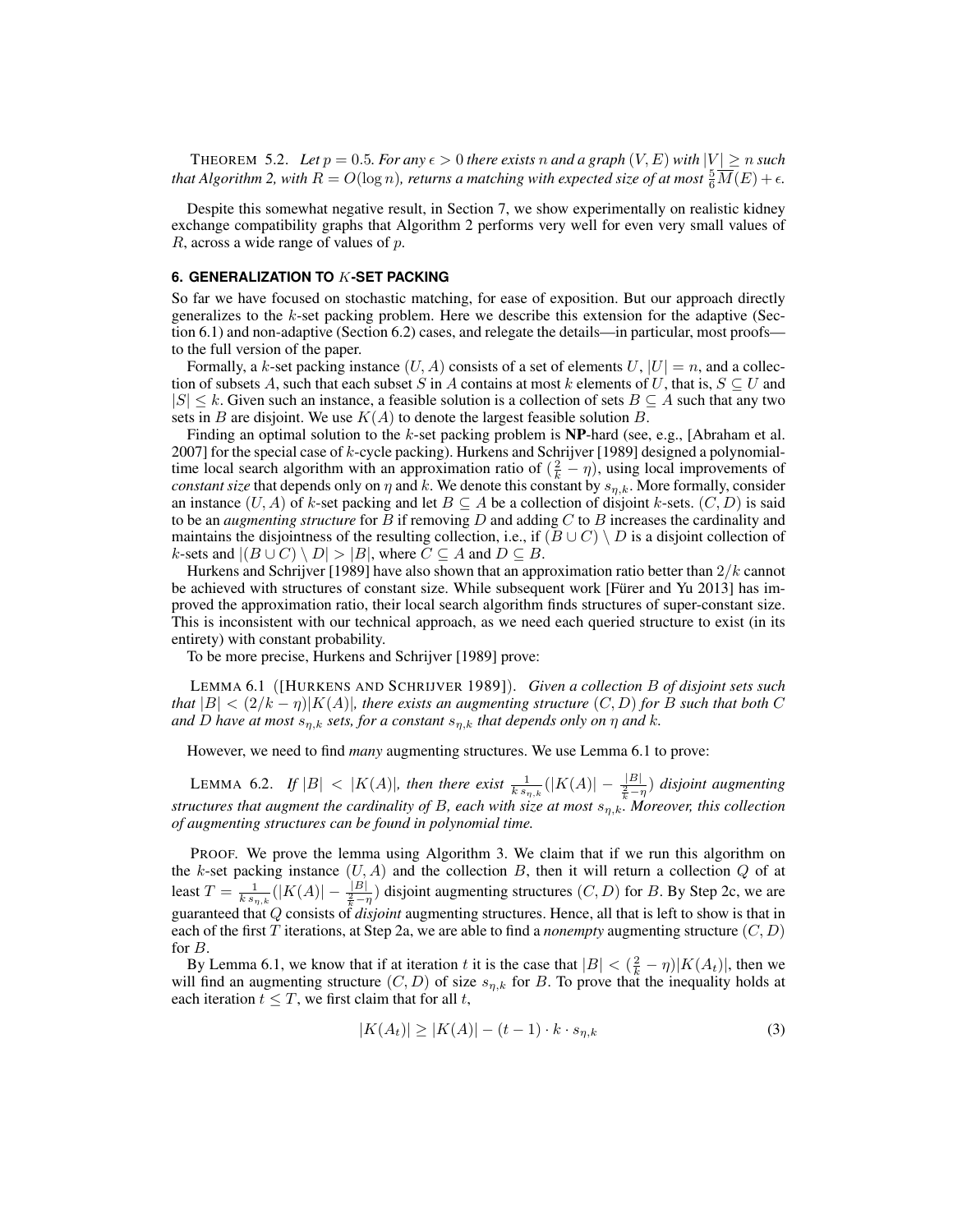We prove this by induction. The claim is clearly true for the base case of  $t = 1$ . For the inductive step, suppose it is true for t, then we know that  $|K(A_t)| \geq |K(A)| - (t-1) \cdot k \cdot s_{\eta,k}$ . At iteration t, the augmenting structure  $(C, D)$  can intersect with at most  $s_{\eta,k} \cdot k$  sets of  $K(A_t)$ . This is true since  $K(A_t)$  consists of *disjoint* sets, and the augmenting structure  $(C, D)$  is of size at most  $s_{\eta,k}$ . Hence, Step [2c](#page-10-3) reduces  $|K(A_t)|$  by at most  $k \cdot s_{\eta,k}$ . So,  $|K(A_{t+1})| \geq |K(A_t)| - k \cdot s_{\eta,k}$ . Combining the two inequalities,  $|K(A_t)| \ge |K(A)| - (t-1) \cdot k \cdot s_{\eta,k}$  and  $|K(A_{t+1})| \ge |K(A_t)| - k \cdot s_{\eta,k}$ , we have  $|K(A_{t+1})| \geq |K(A)| - t \cdot k \cdot s_{\eta,k}$ . This establishes Equation [\(3\)](#page-9-1).

We conclude that if the for-loop adds *non-empty* augmenting structures only for the first t rounds, it must be the case that  $|B| \geq (\frac{2}{k} - \eta)|K(A_{t+1})|$ , and therefore  $|B| \geq (\frac{2}{k} - \eta)(|K(A)| - t \cdot k \cdot s_{\eta,k})$ which implies that  $t \geq \frac{1}{k s_{\eta,k}}(|K(A)| - \frac{|B|}{\frac{2}{k} - \eta}).$ 

Algorithm 3 FINDING CONSTANT-SIZE DISJOINT AUGMENTING STRUCTURES FOR k-SETS

<span id="page-10-2"></span>**Input:** k-set packing instance  $(U, A)$  and a collection  $B \subseteq A$  of disjoint sets. **Output:** Collection  $Q$  of disjoint augmenting structures  $(C, D)$  for  $B$ .

**Parameter:**  $s_{\eta,k}$  (the desired maximum size of the augmenting structures)

- (1) Initialize  $A_1 \leftarrow A$  and  $Q \leftarrow \emptyset$  (empty set).
- <span id="page-10-4"></span>(2) For  $t = 1, \dots, |A|$ 
	- (a) Find an augmenting structure  $(C, D)$  of size  $s_{n,k}$  for B on the k-set instance  $(U, A_t)$ .
	- (b) Add  $(C, D)$  to  $Q$ . (If C is an empty set, break out of the loop.)
	- (c) Set  $A_{t+1}$  to be  $A_t$  minus the collection C and any set in  $A_t \setminus B$  that intersects with C.
- <span id="page-10-3"></span>(3) Output Q.

# <span id="page-10-0"></span>**6.1. Adaptive algorithm for** k**-set packing**

Turning to the stochastic version of the problem, given  $(U, A)$ , let  $A_p$  be a random subset of A where each set from A is included in  $A_p$  independently with probability p. We then define  $\overline{K}(A)$  to be  $\mathbb{E}[|K(A_p)|]$ , where the expectation is taken over the random draw  $A_p$ . Similarly to the matching setting, this is the omniscient optimum—our benchmark.

We extend the ideas introduced earlier in the paper for matching, together with Lemma [6.2](#page-9-2) and additional ingredients, to obtain the following result for the adaptive problem.

<span id="page-10-5"></span>THEOREM 6.3. *There exists an adaptive polynomial-time algorithm that, given a* k*-set instance*  $(U, A)$  and  $\epsilon > 0$ , uses  $O(1)$  *rounds and*  $O(n)$  *queries overall, and returns a set*  $B_R$  *whose expected cardinality is at least a*  $(1 - \epsilon) \frac{2}{k}$  *fraction of*  $\overline{K}(A)$ *.* 

With an eye toward Theorem [6.3,](#page-10-5) Algorithm [4](#page-11-1) is a polynomial-time algorithm that can be used to find such a packing that approximates the omniscient optimum. In each round  $r$ , the algorithm maintains a feasible k-set packing  $B_r$  based on the k-sets that have been queried so far. It then computes a collection  $Q_r$  of disjoint, small augmenting structures with respect to the current solution  $B_r$ , where the augmenting structures are composed of sets that have not been queried so far. It issues queries to these augmenting structures, and uses those that are found to exist to augment the current solution. The augmented solution is fed into the next round.

Similarly to our matching results, for any element  $v \in U$ , the number of sets that it belongs to and are also queried is at most  $R$ . Indeed, in each of the  $R$  rounds, Algorithm [4](#page-11-1) issues queries to disjoint augmenting structures, and each augmenting structure includes at most one set per element.

# <span id="page-10-1"></span>**6.2. Non-adaptive algorithm for** k**-set packing**

Once again, when going from the adaptive case to the non-adaptive case, the fraction of the omniscient optimum that we can obtain becomes significantly worse.

<span id="page-10-6"></span>THEOREM 6.4. *There exists a non-adaptive polynomial-time algorithm that, given a* k*-set instance*  $(U, A)$  *and*  $\epsilon > 0$ *, uses*  $O(n)$  *queries overall and returns a k-set packing with expected cardinality*  $(1 - \epsilon) \frac{(2/k)^2}{2/k+1} \overline{K}(A)$ *.*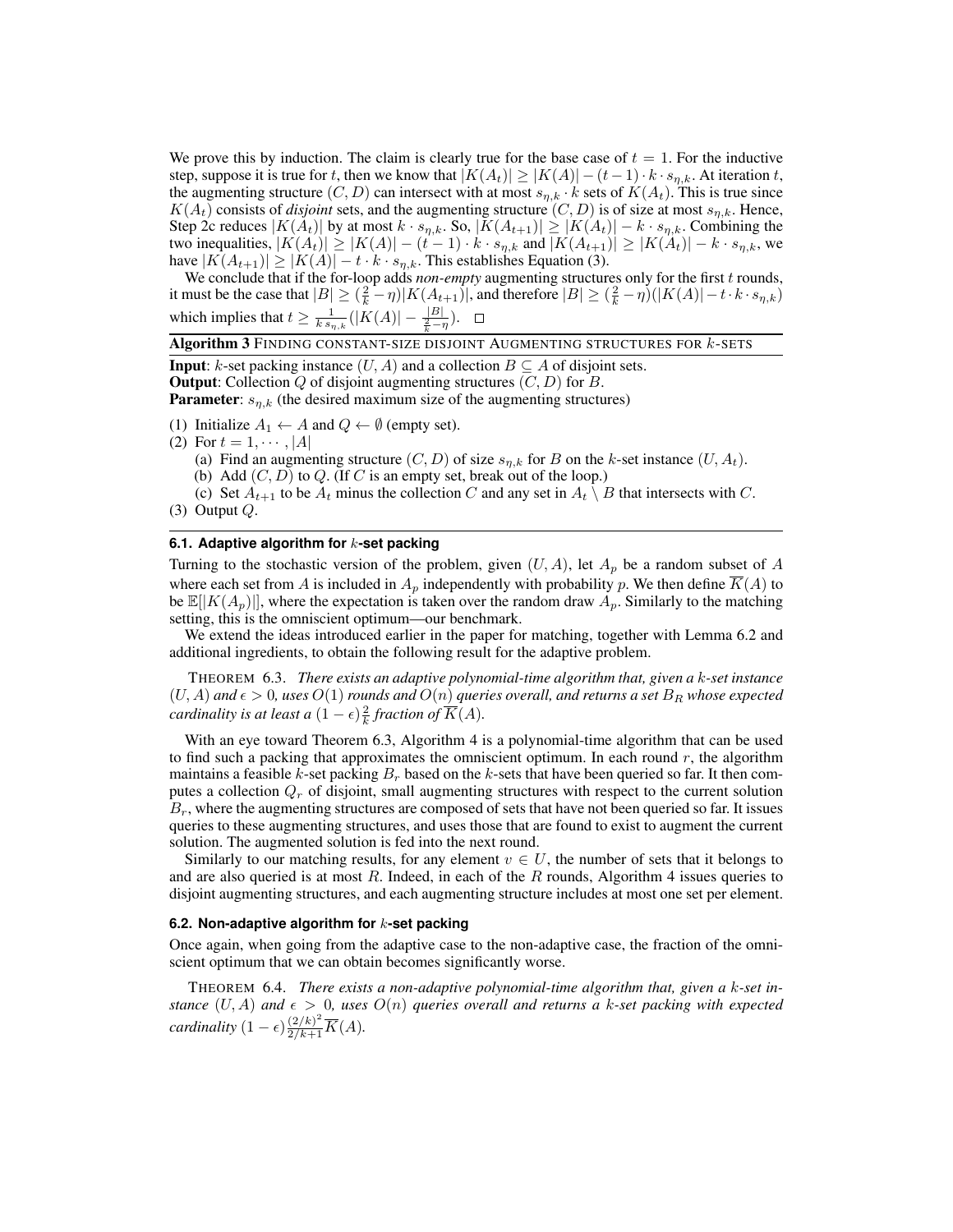#### Algorithm 4 ADAPTIVE ALGORITHM FOR STOCHASTIC k-SET PACKING

<span id="page-11-1"></span>**Input:** A *k*-set instance  $(\overline{U}, \overline{A})$ , and  $\epsilon > 0$ .

**Parameters:**  $\eta = \frac{\epsilon}{k}$  and  $R = \frac{(\frac{2}{k} - \eta) k s_{\eta,k}}{p^{s_{\eta,k}}} \log(\frac{2}{\epsilon})$  (For a  $(1 - \epsilon)(\frac{2}{k})$ -approximation)

- (1) Initialize  $r \leftarrow 1, B_0 \leftarrow \emptyset$  and  $A_1 \leftarrow A$ .
- (2) For  $r = 1, ..., R$ , do
	- (a) Initialize  $B_r$  to  $B_{r-1}$ .
	- (b) Let  $Q_r$  be the set of augmenting structures given by Algorithm [3](#page-10-2) on the input consisting of the k-set packing instance  $(U, A_r)$ , the collection  $B_r$ , and the parameter  $s_{\eta,k}$ .
	- (c) For each augmenting structure  $(C, D) \in Q_r$ . i. Query all sets in C.
	- ii. If all the sets of C exist, augment the current solution:  $B_r \leftarrow (B_r \setminus D) \cup C$ .
	- (d) Set  $A_{r+1}$  to be  $A_r$  after removing queried sets that were found not to exist.
- (3) Return  $B_R$ .

We present such a polynomial-time non-adaptive algorithm, Algorithm [5,](#page-11-2) that proceeds as follows. For  $R$  rounds, at every round, using the local improvement algorithm of [Hurkens and Schrijver](#page-17-1) [\[1989\]](#page-17-1), we find a  $(\frac{2}{k} - \eta)$ -approximate solution to the k-set instance and remove it. Then, we query every set that is included in these  $R$  solutions. We show that the expected cardinality of the maximum packing on the chosen sets is a  $(1 - \epsilon) \frac{(2/k)^2}{2/k+1}$  approximation of the expected optimal packing. As usual, it is easy to see that  $O(n)$  queries are issued overall.

Importantly, the statements of Theorems [4.1](#page-6-2) and [5.1](#page-8-1) are special cases of the statements of The-orems [6.3](#page-10-5) and [6.4,](#page-10-6) respectively, for  $k = 2$ , although on a technical level the  $k = 2$  case must be handled separately (as we did, with less cumbersome terminology and technical constructions than in the general  $k$ -set packing setting).

# Algorithm 5 NON-ADAPTIVE ALGORITHM FOR STOCHASTIC k-SET PACKING

<span id="page-11-2"></span>**Input**: A k-set packing instance  $(U, A)$ , and  $\epsilon > 0$ . **Parameters:**  $\eta = \frac{\epsilon}{2k}$  and  $R = \frac{(\frac{2}{k} - \eta) k s_{\eta,k}}{p^{s_{\eta,k}}} \log(\frac{2}{\epsilon})$ . (For  $(1 - \epsilon) \frac{(2/k)^2}{2/k + 1}$ -approximation)

- (1) Let  $B_0 \leftarrow \emptyset$ .
- (2) For  $r = 1, ..., R$ , do
	- (a)  $O_r \leftarrow$  a  $(\frac{2}{k} \eta)$ -approximate solution to the k-set instance  $(U, A \setminus \bigcup_{i=1}^{r-1} B_i)$ .  $(O_r$  is found using the local improvement algorithm of [Hurkens and Schrijver](#page-17-1) [\[1989\]](#page-17-1).) (b) Set  $B_r \leftarrow B_{r-1} \cup O_r$ .
- (3) Query the sets in  $O_1$ , and assign  $Q_1$  to be the sets that are found to exist.
- (4) For  $r = 2, \dots, R$ , do
	- (a) Find augmenting structures in  $O_r$  that augment  $Q_{r-1}$ . This is achieved by giving the instance  $(U, Q_{r-1} \cup O_r)$  and solution  $Q_{r-1}$  as input (with parameter  $s_{\eta,k}$ ) to Algorithm [3.](#page-10-2)
	- (b) Query all the augmenting structures in  $O_r$ , and augment  $Q_{r-1}$  with the ones that are found to exist. Call the augmented solution  $Q_r$ .
- (5) Output  $Q_R$ .

# <span id="page-11-0"></span>**7. EXPERIMENTAL RESULTS ON KIDNEY EXCHANGE COMPATIBILITY GRAPHS**

In this section, we support our theoretical results with empirical simulations from two kidney exchange compatibility graph distributions. The first distribution, due to [Saidman et al.](#page-17-14) [\[2006\]](#page-17-14), was designed to mimic the characteristics of a nationwide exchange in the United States in steady state. Fielded kidney exchanges have not yet reached that point, though; with this in mind, we also include results on *real* kidney exchange compatibility graphs drawn from the first 169 match runs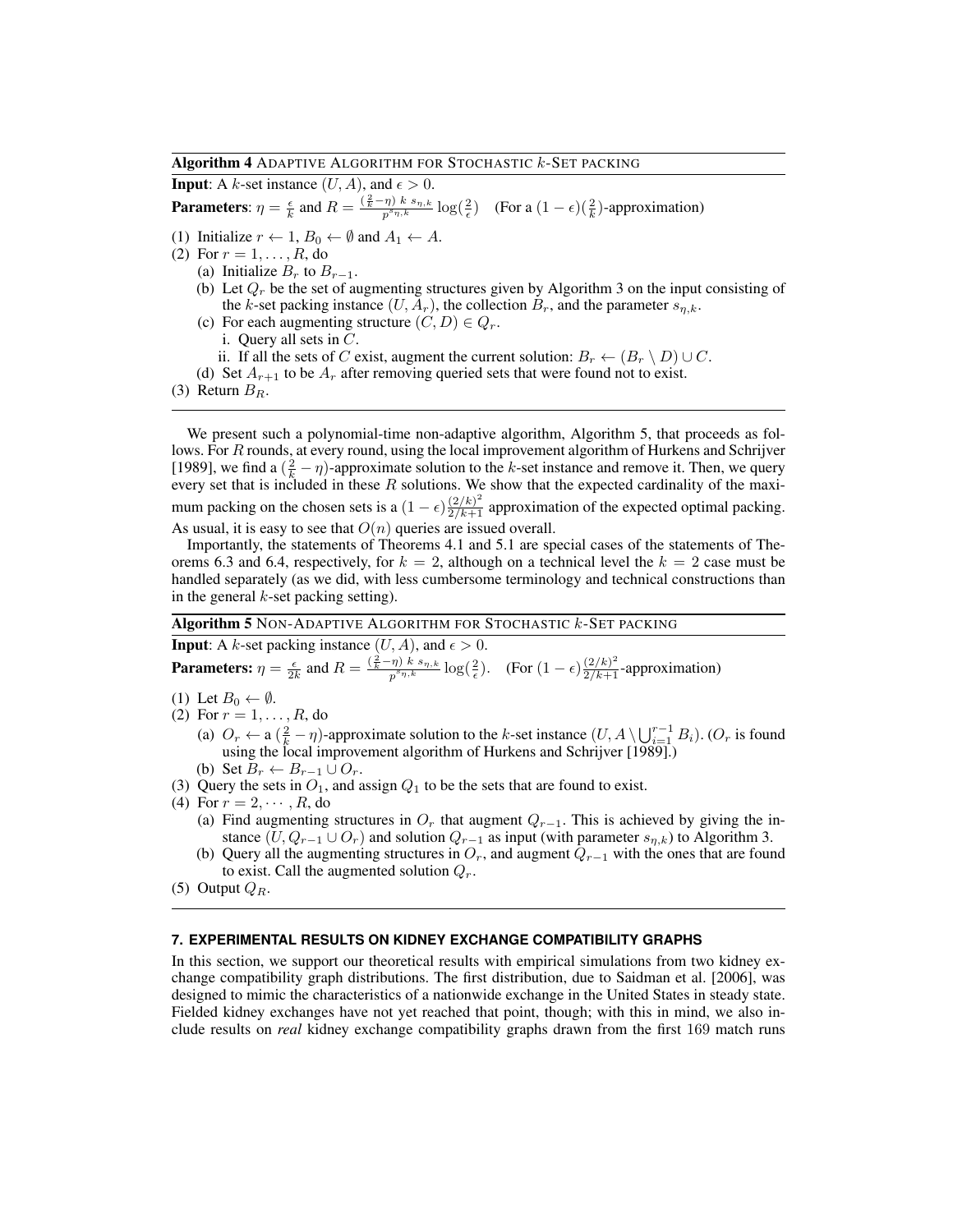of the UNOS nationwide kidney exchange. While these two families of graphs differ substantially, we find that even a small number  $R$  of non-adaptive rounds, followed by a single period during which only those edges selected during the  $R$  rounds are queried, results in large gains relative to the omniscient matching.

As is common in the kidney exchange literature, in the rest of this section we will loosely use the term "matching" to refer to both 2-set packing (equivalent to the traditional definition of matching, where two vertices connected by directed edges are translated to two vertices connected by a single undirected edge) and  $k$ -set packing, possibly with the inclusion of altruist-initiated chains.

This section does not directly test the algorithms presented in this paper. For the 2-cycles-only case, we do directly implement Algorithm [2.](#page-8-0) However, for the cases involving longer cycles and/or chains, we do not restrict ourselves to polynomial time algorithms (unlike in the theory part of this paper), instead choosing to optimally solve matching problems using integer programming during each round, as well as for the final matching and for the omniscient benchmark matching. This decision is informed by the current practice in kidney exchange, where computational resources are much less of a problem than human or monetary resources (of which the latter two are necessary for querying edges).

In our experiments, the planning of which edges to query proceeds in rounds as follows. Each round of matching calls as a subsolver the matching algorithm presented by [Dickerson et al.](#page-17-2) [\[2013\]](#page-17-2), which includes edge failure probabilities in the optimization objective to provide a maximum discounted utility matching. The set of cycles and chains present in a round's discounted matching are added to a set of edges to query, and then those cycles and chains are constrained from appearing in future rounds. After all rounds are completed, this set of edges is queried, and a final maximum discounted utility matching is compared against an omniscient matching that knows the set of non-failing edges up front.

#### <span id="page-12-0"></span>**7.1. Experiments on dense generated graphs due to [Saidman et al.](#page-17-14) [\[2006\]](#page-17-14)**

We begin by looking at graphs drawn from a distribution due to [Saidman et al.](#page-17-14) [\[2006\]](#page-17-14), hereafter referred to as "the Saidman generator." This generator takes into account the blood types of patients and donors (such that the distribution is drawn from the general United States population), as well as three levels of PRA and various other medical characteristics of patients and donors that may affect the existence of an edge. Fielded kidney exchanges currently do not uniformly sample their pairs from the set of all needy patients and able donors in the US, as assumed by the Saidman generator; rather, exchanges tend to get hard-to-match patients who have not received an organ through other means. Because of this, the Saidman generator tends to produce compatibility graphs that are significantly denser than those seen in fielded kidney exchanges today (see, e.g., [\[Ashlagi](#page-16-12) [et al.](#page-16-12) [2011,](#page-16-12) [2013\]](#page-16-13)).

Figure [1](#page-13-0) presents the fraction of the omniscient objective achieved by  $R \in \{0, 1, \ldots, 5\}$  nonadaptive rounds of edge testing for generated graphs with 250 patient-donor pairs and no altruistic donors, constrained to 2-cycles only (left) and both 2- and 3-cycles (right). Note that the case  $R = 0$ corresponds to no edge testing, where a maximum discounted utility matching is determined by the optimizer and then compared directly to the omniscient matching. The x-axis varies the uniform edge failure rate  $f$  from 0.0, where edges do not fail, to 0.9, where edges only succeed with a  $10\%$ probability. Given an edge failure rate of  $f$  in the figures below, we can translate to the  $p$  used in the theoretical section of the paper as follows: 2-cycles exists with probability  $p_{2\text{-cycle}} = (1 - f)^2$ , while a 3-cycle exists with  $p_{3-cycle} = (1 - f)^3$ . For example, in the case of  $f = 0.9$ , a 3-cycle exists with very low probability  $p = 0.001$ .

The utility of even a small number of edge queries is evident in Figure [1.](#page-13-0) Just a single round of testing  $(R = 1)$  results in 50.6% of omniscient—compared to just 29.8% with no edge testing—for edge failure probability  $f = 0.5$  in the 2-cycle case, and there are similar gains in the 2- and 3-cycle case. For the same failure rate, setting  $R = 5$  captures 84.0% of the omniscient 2-cycle matching and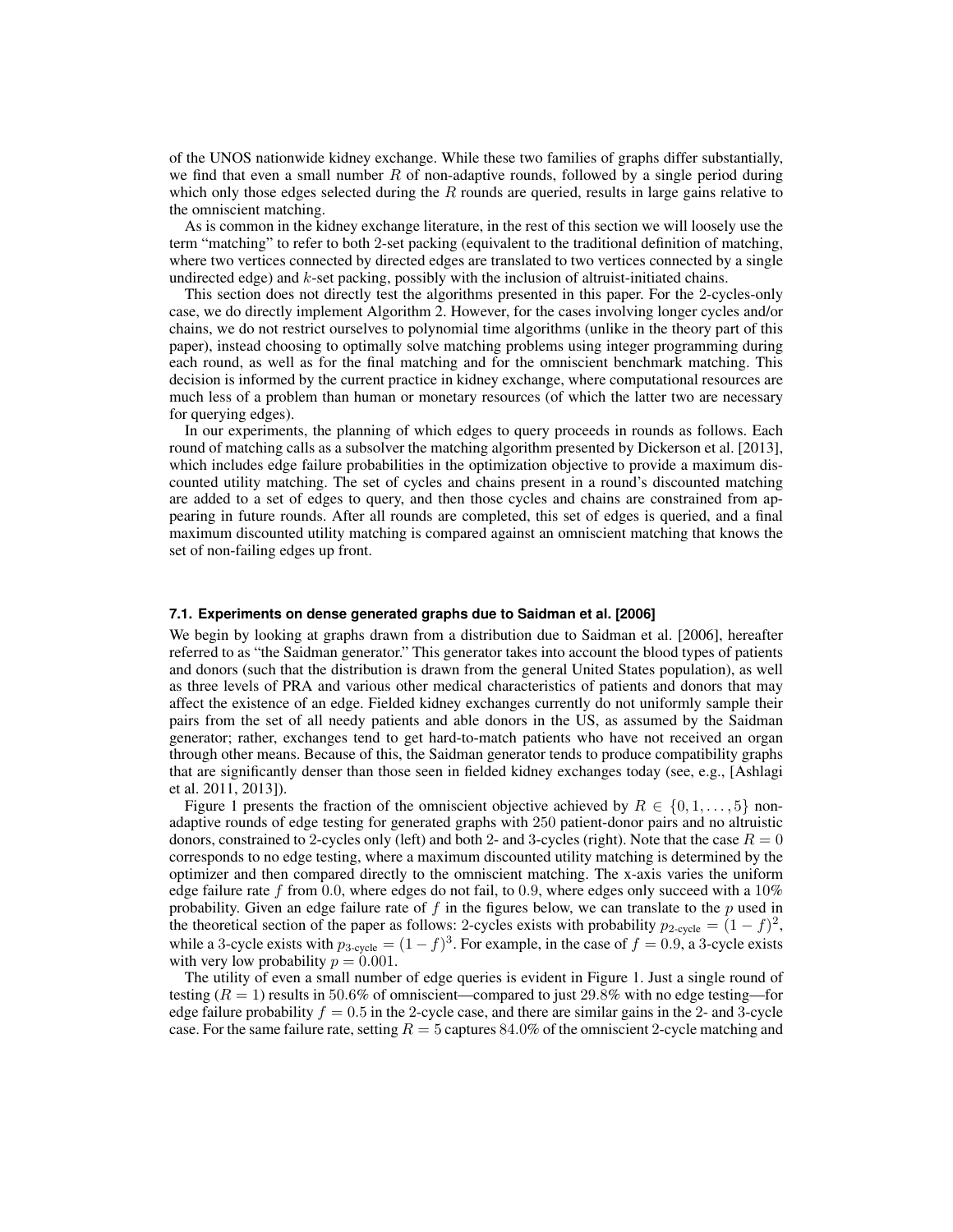

<span id="page-13-0"></span>Fig. 1. Saidman generator graphs constrained to 2-cycles only (left) and both 2- and 3-cycles (right).

69.3% in the 2- and 3-cycle case—compared to just 22.2% when no edges are queried. Interestingly, we found no statistical difference between non-adaptive and adaptive matching on these graphs.

### <span id="page-13-1"></span>**7.2. Experiments on real match runs from the UNOS nationwide kidney exchange**

We now analyze the effect of querying a small number of edges per vertex on graphs drawn from the real world. Specifically, we use the first 169 match runs of the UNOS nationwide kidney exchange, which began matching in October 2010 on a monthly basis and now includes 143 transplant centers—that is, 60% of the centers in the U.S.—and performs match runs twice per week. These graphs, as with other fielded kidney exchanges [\[Ashlagi et al.](#page-16-13) [2013\]](#page-16-13), are substantially less dense than those produced by the Saidman generator. This disparity between generated and real graphs has led to different theoretical results (e.g., efficient matching does not require long chains in a deterministic dense model [\[Ashlagi and Roth](#page-16-1) [2014;](#page-16-1) [Dickerson et al.](#page-17-15) [2012b\]](#page-17-15) but does in a sparse model [\[Ashlagi et al.](#page-16-12) [2011\]](#page-16-12)) and empirical results (both in terms of match composition and experimental tractability [\[Constantino et al.](#page-16-14) [2013;](#page-16-14) [Glorie et al.](#page-17-16) [2014;](#page-17-16) [Anderson et al.](#page-16-7) [2015b\]](#page-16-7)) in the past—a trend that continues here.

Figure [2](#page-14-0) shows the fraction of the omniscient 2-cycle and 2-cycle with chains match size achieved by using only 2-cycles or both 2-cycles and chains and some small number of non-adaptive edge query rounds  $R \in \{0, 1, \ldots, 5\}$ . For each of the 169 pre-test compatibility graphs and each of edge failure rates, 50 different ground truth compatibility graphs were generated. Chains can partially execute; that is, if the third edge in a chain of length 3 fails, then we include all successful edges (in this case, 2 edges) until that point in the final matching. More of the omniscient matching is achieved (even for the  $R = 0$  case) on these real-world graphs than on those from the Saidman generator presented in Section [7.1.](#page-12-0) Still, the gain realized even by a small number of edge query rounds is stark, with  $R = 5$  achieving over 90% of the omniscient objective for every failure rate in the 2-cycles-only case, and over 75% of the omniscient objective when chains are included (and typically much more).

Figure [3](#page-14-1) expands these results to the case with 2- and 3-cycles, both without and with chains. Slightly less of the omniscient matching objective is achieved across the board, but the overall increases due to  $R \in \{1, \ldots, 5\}$  non-adaptive rounds of testing is once again prominent. Interestingly, we did not see a significant difference in results for adaptive and non-adaptive edge testing on the UNOS family of graphs, either.

We provide additional experimental results in the full version of this paper. Code to replicate all experiments is available at [https://github.com/JohnDickerson/KidneyExchange;](https://github.com/JohnDickerson/KidneyExchange) this codebase includes graph generators but, due to privacy concerns, does not include the real match runs from the UNOS exchange.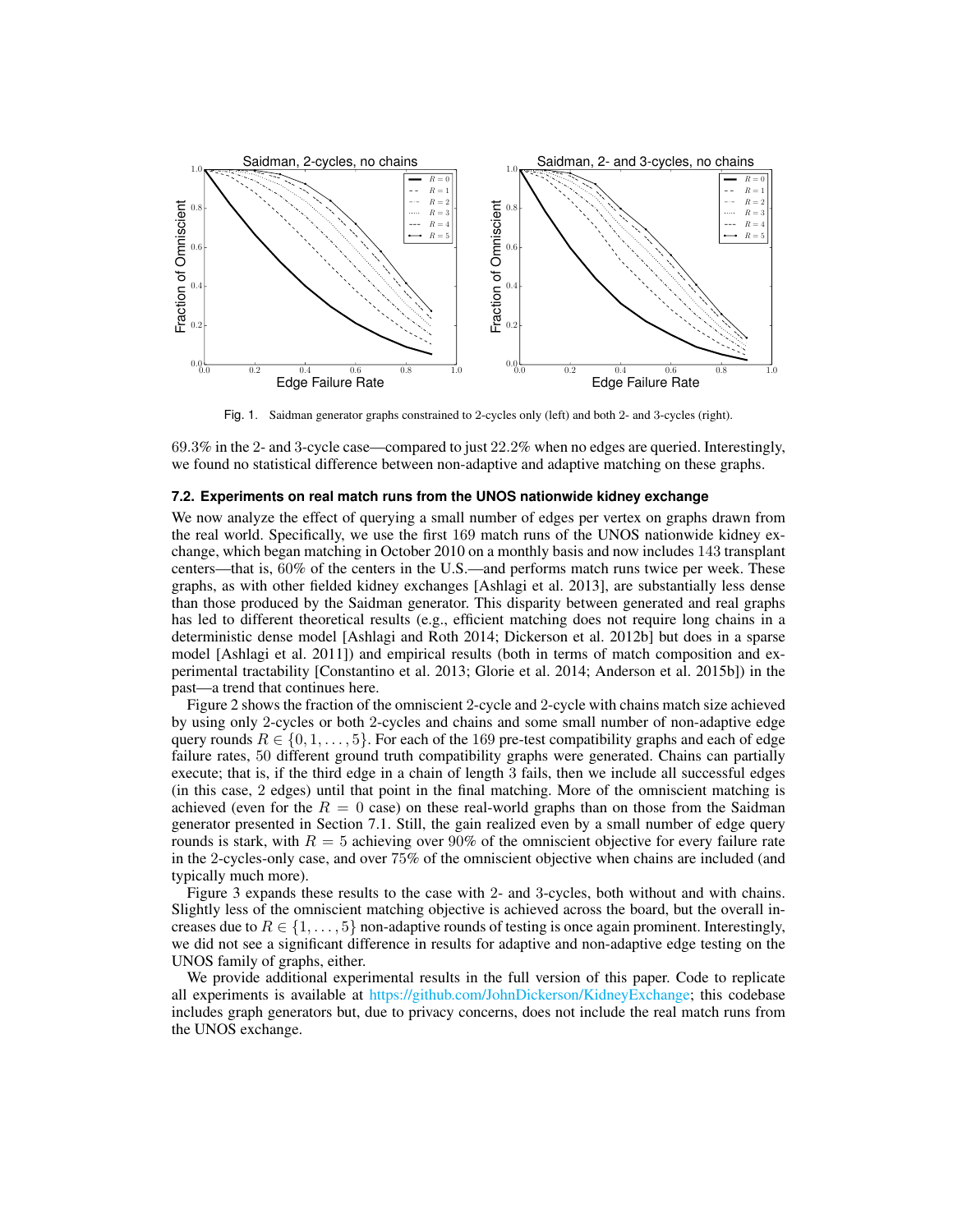

<span id="page-14-0"></span>Fig. 2. Real UNOS match runs constrained to 2-cycles (left) and both 2-cycles and chains (right).



<span id="page-14-1"></span>Fig. 3. Real UNOS match runs with 2- and 3-cycles and no chains (left) and with chains (right).

#### **8. CONCLUSIONS & FUTURE RESEARCH**

In this paper, we addressed stochastic matching and its generalization to  $k$ -set packing from both a theoretical and experimental point of view. For the stochastic matching problem, we designed an *adaptive* algorithm that queries only a constant number of edges per vertex and achieves a  $(1 - \epsilon)$ fraction of the omniscient solution, for an arbitrarily small  $\epsilon > 0$ —and performs the queries in only a constant number of rounds. We complemented this result with a *non-adaptive* algorithm that achieves a  $(0.5 - \epsilon)$  fraction of the omniscient optimum.

We then extended our results to the more general problem of*stochastic* k*-set packing* by designing an adaptive algorithm that achieves a  $(\frac{2}{k} - \epsilon)$  fraction of the omniscient optimal solution, again with only  $\tilde{O}(1)$  queries per element. This guarantee is quite close to the best known polynomial-time approximation ratio of  $\frac{3}{k+1} - \epsilon$  for the standard *non-stochastic* setting [\[Furer and Yu](#page-17-0) [2013\]](#page-17-0).

We adapted these algorithms to the kidney exchange problem and, on both generated and real data from the first 169 runs of the UNOS US nationwide kidney exchange, explored the effect of a small number of edge query rounds on matching performance. In both cases—but especially on the real data—a very small number of non-adaptive edge queries per donor-patient pair results in large gains in expected successful matches across a wide range of edge failure probabilities.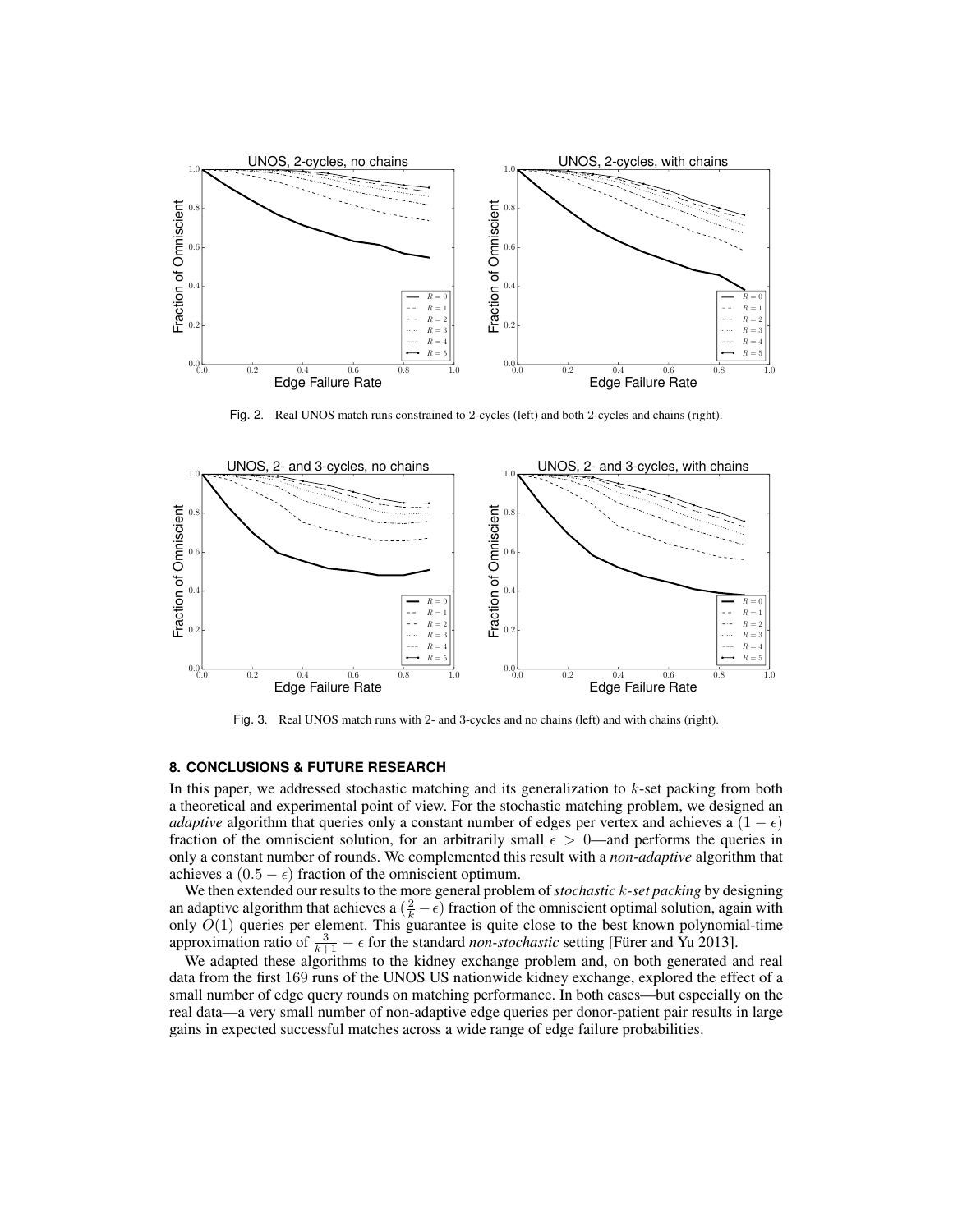#### <span id="page-15-0"></span>**8.1. Open theoretical problems**

Three main open theoretical problems remain open. First, our *adaptive* algorithm for the matching setting achieves a  $(1 - \epsilon)$ -approximation in  $O(1)$  rounds and using  $O(1)$  queries per vertex. Is there a *non-adaptive algorithm* that achieves the same guarantee? Such an algorithm would make the practical message of the theoretical results even more appealing: instead of changing the *status quo* in two ways—more rounds of crossmatch tests, more tests per patient—we would only need to change it in the latter way.

Second, for both our adaptive and non-adaptive algorithms, the number of rounds ( $R =$  $\tilde{O}(p^{-1/\epsilon})$  — even though independent of the number of donor-patient pairs — is exponential in  $\frac{1}{6}$ . On the other hand, our experiments show gains as high as 85% for even small values of  $R \le 5$ . This leaves open an interesting question regarding the dependence of R on the values of p and  $\epsilon$ . Can a similar  $1 - \epsilon$  guarantee for general graphs be obtained using a number of rounds with better dependence on p and  $\epsilon$ ? If not, are there structural properties of kidney exchange graphs that we can exploit to achieve theoretical results with better dependence of R on p and  $\epsilon$ ?

Third, for the case of k-set packing, we achieve a  $(\frac{2}{k} - \epsilon)$ -approximation using  $O(n)$  queries—in polynomial time. In kidney exchange, however, our scarcest resource is crossmatch tests; computational hardness is circumvented daily, through integer programming techniques [\[Abraham et al.](#page-16-11) [2007\]](#page-16-11). Is there an exponential-time adaptive algorithm for  $k$ -set packing that requires  $O(1)$  rounds and  $O(n)$  queries, and achieves a  $(1 - \epsilon)$ -approximation to the omniscient optimum? A positive answer would require a new approach, because ours is inherently constrained to constant-size augmenting structures, which cannot yield an approximation ratio better than  $\frac{2}{k} - \epsilon$ , even if we could compute optimal solutions to  $k$ -set packing [\[Hurkens and Schrijver](#page-17-1) [1989\]](#page-17-1).

# <span id="page-15-1"></span>**8.2. Discussion of policy implications of experimental results**

Policy decisions in kidney exchange have been linked to economic and computational studies since before the first large-scale exchange was fielded in 2003–2004 [\[Roth et al.](#page-17-17) [2004,](#page-17-17) [2005\]](#page-17-18). A feedback loop exists between the reality of fielded exchanges—now not only in the United States but internationally as well—and the theoretical and empirical models that inform their operation, such that the latter has grown substantially closer to accurately representing the former in recent years. That said, many gaps still exist between the mathematical models used in kidney exchange studies and the systems that actually provide matches on a day-to-day basis.

More accurate models are often not adopted quickly, if at all, by exchanges. One reason for this is complexity—and not in the computational sense. Humans—doctors, lawyers, and other policymakers who are not necessarily versed in optimization or theoretical economics and computer science—and the organizations they represent rightfully wish to understand the workings of an exchange's matching policy. The techniques described in this paper are particularly exciting in that they are quite easy to explain in accessible language and they involve only mild changes to the status quo. At a high level, we are proposing to test some small number of promising potential matches for some subset of patient-donor pairs in a pool. As Section [7.2](#page-13-1) shows, even a *single* extra edge test per pair will produce substantially better results.

Any new policy for kidney exchange has to address three practical restrictions in this space: (i) the monetary cost of crossmatches, (ii) the number of crossmatches that can be performed per person, as there is an inherent limit on the amount of blood that can be drawn from a person, and (iii) the time it takes to find the matches, as time plays a major role in the health of patients and crossmatches become less accurate as time passes and the results get old. For both our non-adaptive and adaptive algorithms, even a very small number of rounds ( $R \le 5$ ) results in a very large gain in the objective. This is easily within the limits of considerations (i) and (ii) above. Our non-adaptive algorithm performs all chosen crossmatches in parallel, so the time taken by this method is similar to the current approach. Our adaptive algorithm, in practice, can be implemented by a one-time retrieval of R rounds worth of blood from each donor-patient pair, then sending that blood to a central wet laboratory. Most crossmatches are performed via an "immediate spin", where the bloods are mixed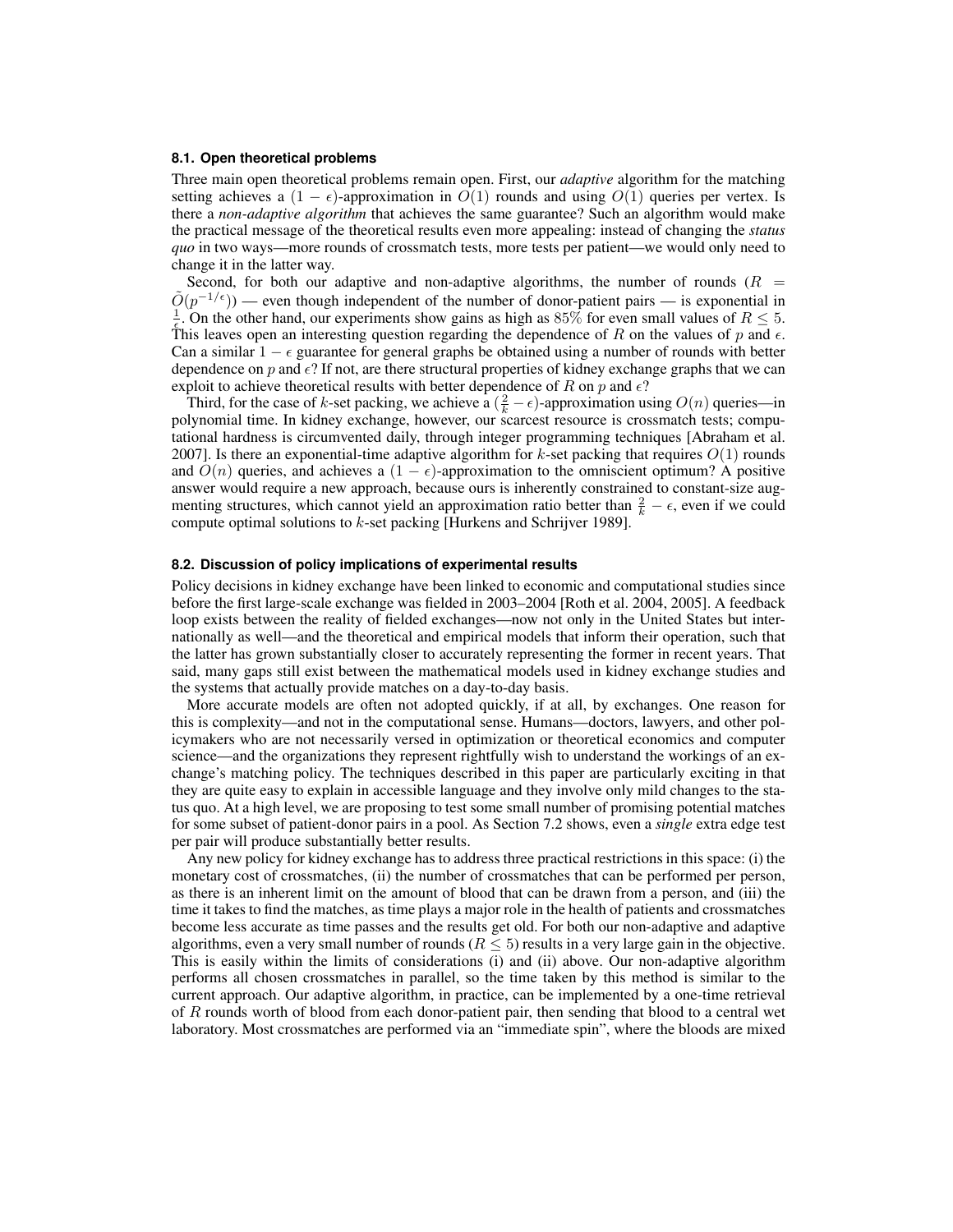together and either coagulate (which is bad) or do not (which is good). These tests are very fast, so a small number of rounds could be performed in a single day (assuming that tests in the same round are performed in parallel). Therefore, the timing constraint (iii) is not an issue for small  $R$  (such as that used in our experiments) for the adaptive algorithm.

Clearly, more extensive studies would need to be undertaken before an exact policy recommendation could be made. These studies could take factors like the monetary cost of an extra crossmatch test or variability in testing prowess across different medical laboratories into account explicitly during the optimization process. Furthermore, various prioritization schemes could be implemented to help, for example, hard-to-match pairs find a feasible match by assigning them a higher edge query budget than easier-to-match pairs. The positive theoretical results presented in this paper, combined with the promising experimental results on real data, provide a firm basis and motivation for this type of policy analysis.

### **REFERENCES**

- <span id="page-16-11"></span>ABRAHAM, D. J., BLUM, A., AND SANDHOLM, T. 2007. Clearing algorithms for barter exchange markets: Enabling nationwide kidney exchanges. In *Proceedings of the 8th ACM Conference on Electronic Commerce (EC)*. 295–304.
- <span id="page-16-3"></span>ADAMCZYK, M. 2011. Improved analysis of the greedy algorithm for stochastic matching. *Information Processing Letters 111,* 15, 731–737.
- <span id="page-16-8"></span>AKBARPOUR, M., LI, S., AND GHARAN, S. O. 2014. Dynamic matching market design. In *Proceedings of the ACM Conference on Economics and Computation (EC)*. 355.
- <span id="page-16-9"></span>ANDERSON, R., ASHLAGI, I., GAMARNIK, D., AND KANORIA, Y. 2015a. A dynamic model of barter exchange. In *Proceedings of the 26th Annual ACM-SIAM Symposium on Discrete Algorithms (SODA)*. 1925–1933.
- <span id="page-16-7"></span>ANDERSON, R., ASHLAGI, I., GAMARNIK, D., AND ROTH, A. E. 2015b. Finding long chains in kidney exchange using the traveling salesman problem. *Proceedings of the National Academy of Sciences 112,* 3, 663–668.
- <span id="page-16-6"></span>ASADPOUR, A., NAZERZADEH, H., AND SABERI, A. 2008. Stochastic submodular maximization. In *Proceedings of the 4th International Workshop on Internet and Network Economics (WINE)*. 477–489.
- <span id="page-16-12"></span>ASHLAGI, I., GAMARNIK, D., REES, M. A., AND ROTH, A. E. 2011. The need for (long) chains in kidney exchange. Manuscript.
- <span id="page-16-13"></span>ASHLAGI, I., JAILLET, P., AND MANSHADI, V. H. 2013. Kidney exchange in dynamic sparse heterogenous pools. In *Proceedings of the 14th ACM Conference on Electronic Commerce (EC)*. 25–26.
- <span id="page-16-1"></span>ASHLAGI, I. AND ROTH, A. 2014. Free riding and participation in large scale, multi-hospital kidney exchange. *Theoretical Economics*. Forthcoming; preliminary version in EC'11.
- <span id="page-16-10"></span>AWASTHI, P. AND SANDHOLM, T. 2009. Online stochastic optimization in the large: Application to kidney exchange. In *Proceedings of the 21st International Joint Conference on Artificial Intelligence (IJCAI)*. 405–411.
- <span id="page-16-4"></span>BANSAL, N., GUPTA, A., LI, J., MESTRE, J., NAGARAJAN, V., AND RUDRA, A. 2012. When LP is the cure for your matching woes: Improved bounds for stochastic matchings. *Algorithmica 63,* 4, 733–762.
- <span id="page-16-5"></span>BLUM, A., GUPTA, A., PROCACCIA, A. D., AND SHARMA, A. 2013. Harnessing the power of two crossmatches. In *Proceedings of the 14th ACM Conference on Electronic Commerce (EC)*. 123–140.
- <span id="page-16-0"></span>BOLLOBÁS, B. 2001. *Random Graphs* 2nd Ed. Cambridge University Press.
- <span id="page-16-2"></span>CHEN, N., IMMORLICA, N., KARLIN, A. R., MAHDIAN, M., AND RUDRA, A. 2009. Approximating matches made in heaven. In *Proceedings of the 36th International Colloquium on Automata, Languages and Programming (ICALP)*. 266–278.
- <span id="page-16-14"></span>CONSTANTINO, M., KLIMENTOVA, X., VIANA, A., AND RAIS, A. 2013. New insights on integer-